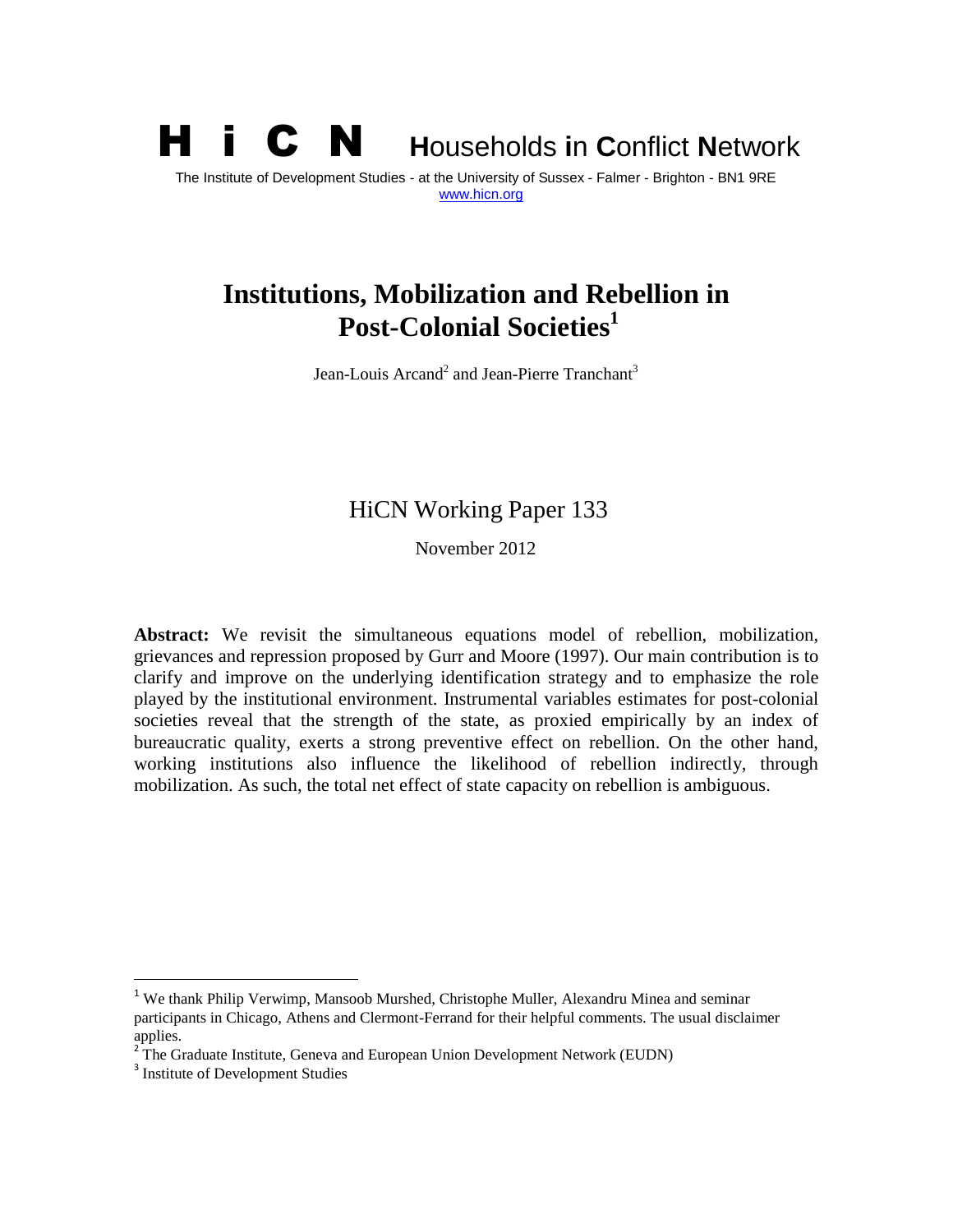# **1 Introduction**

Over the past several decades, civil conflicts have constituted one of the major concerns of scholars in the field of political violence. Tragedies, such as the bloody wars in ex-Yugoslavia and Rwanda, have contributed to a high degree of attention being paid both by scholars and the public to the issue of ethnopolitical rebellion. Among political scientists, the debate has largely been articulated around the grievances-mobilization nexus.

A first approach, personified by Gurr (1968, 1970, 1993*a*, 1994), places grievances in the driver's seat. The principal cause of political violence is assumed to be the discrepancy between a group's aspirations and its achievements, often referred to as relative deprivation. The crux of Gurr's work has been ethnopolitical rebellion, in large part thanks to his creation of the *Minorities At Risk* (henceforth, MAR) database, which documents the situations faced by minority groups worldwide. Pervasive poverty, various forms of discrimination or unemployment among a population creates the necessary and sufficient conditions for upheaval through an underlying mechanism which is essentially psychological. This vision was challenged by the proponents of the "mobilization approach", personified by Tilly (1975, 1978). According to this alternative view, the necessary condition for violence is the capacity for a group to organize its interests. The presence of grievances among groups is too frequent in practice for it to be able to predict the outbreak of episodes of violence. A typical example is given by Jenkins & Perrow (1977) who explain that US farm workers revolted in the late 1960s and not in the 1940s because of differences between the two periods in terms of their capacity for mobilization, whereas the level of their grievances was comparable throughout the period. Besides contrasting these two approaches, a number of scholars have tried to synthesize them, in particular by assuming that grievances affect mobilization, while both grievances and mobilization affect rebellion (see, for example, Gurr 1993*b*).

A number of studies have tried to disentangle the puzzle econometrically. Broadly speaking, one can distinguish two approaches. A first strand of the empirical literature confines its attention to single-equation techniques. Examples include Collier & Hoeffler (2004), Montalvo & Reynal-Querol (2005), Fearon & Laitin (1999, 2003) and Esteban,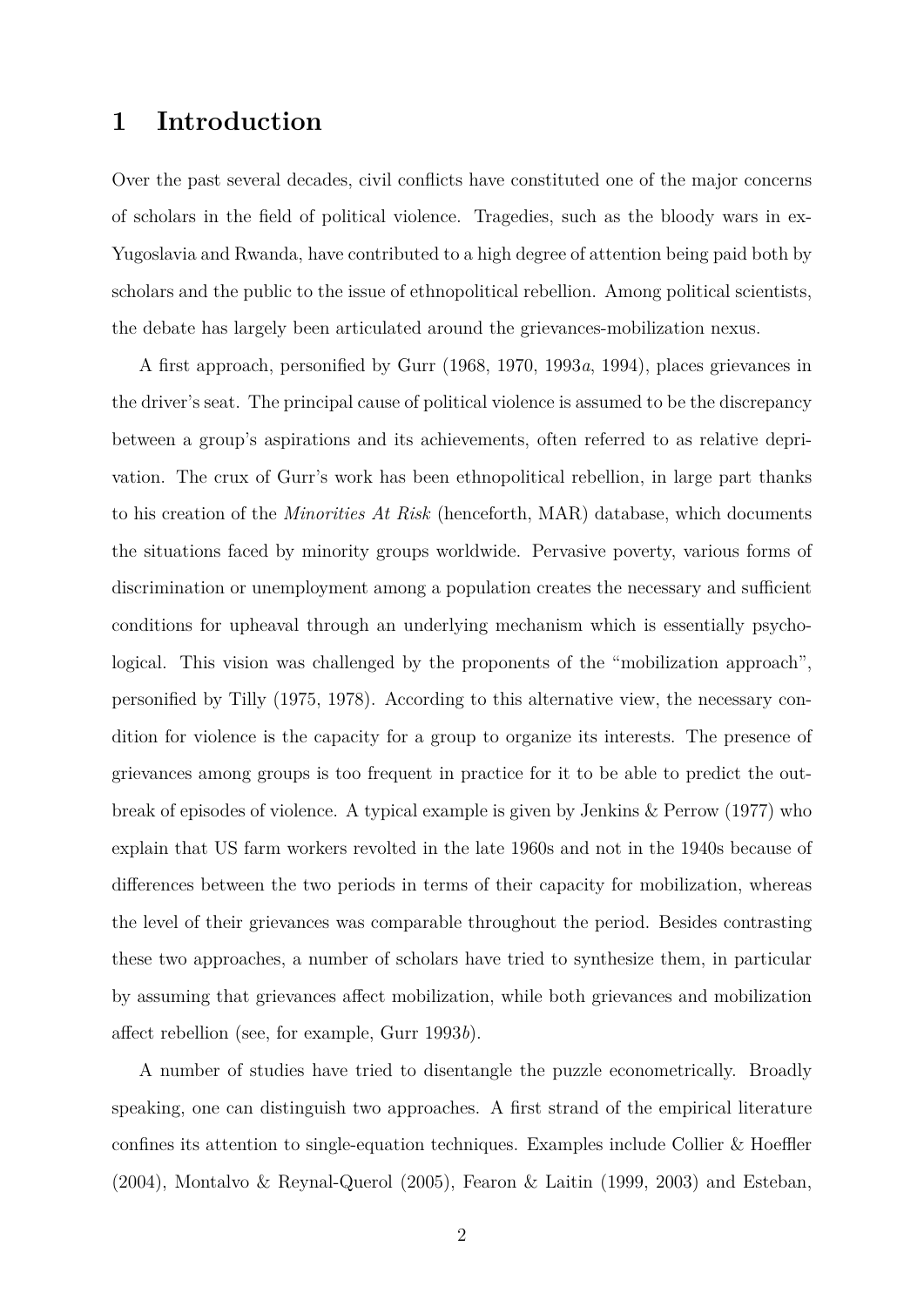Mayoral  $\&$  Ray (2012) whose dependent variable is the outbreak of civil war. In these studies, potential endogeneity issues are dealt with by lagging the variables suspected of endogeneity, without resorting either to an explicit structural model or to a clear identification strategy. A second strand of the literature, typified by Gurr (1993*b*), Lindström & Moore (1995), or Gurr & Moore (1997) adopts a simultaneous equation approach in which the interactions between key variables are explicitly specified as are the exclusion restrictions that result in identification. The main goal of the present paper is to attempt to clarify the identification strategy that must be adopted be it in a limited or full-information context. Roughly speaking, our proposed identification strategy is based on introducing institutional factors explicitly into the analysis.

The first point that we make in this paper is that accounting explicitly for the institutional environment is both conceptually important and empirically necessary if one is to consistently estimate the parameters of interest in a model such as Gurr and Moore's. North (1990) defines institutions to be "the rules of the game in a society, or, more formally, [as] the humanly devised constraints that shape human interactions". Acemoglu, Johnson & Robinson (2001, 2002), Engerman & Sokoloff (1997, 2005) and Banerjee & Iyer (2005), among others, show that institutional arrangements are one of the main determinants of the observed pattern of economic development worldwide. Acemoglu, Johnson and Robinson (henceforth, AJR), in a widely-cited article, show that the form taken by colonization in the nineteenth century has had a persistent and quantitatively important impact on the GDP per capita of the colonized countries right up to the 1990s. They distinguish "extractive" institutions from "settlement" institutions. In the former case, the colonial power faced a high rate of settler mortality and often disposed of valuable natural resources in the colony, and therefore built a bare-bones administration whose sole goal was to secure the fruits of colonization and repatriate profits to the home country. In the latter case, in which the aforementioned conditions were reversed, colonization took the shape of stable and substantial settlement by white colonists.

The upshot is that when institutions are extractive, economic development does not obtain, whereas institutions of the "settlement" type have yielded the so-called neo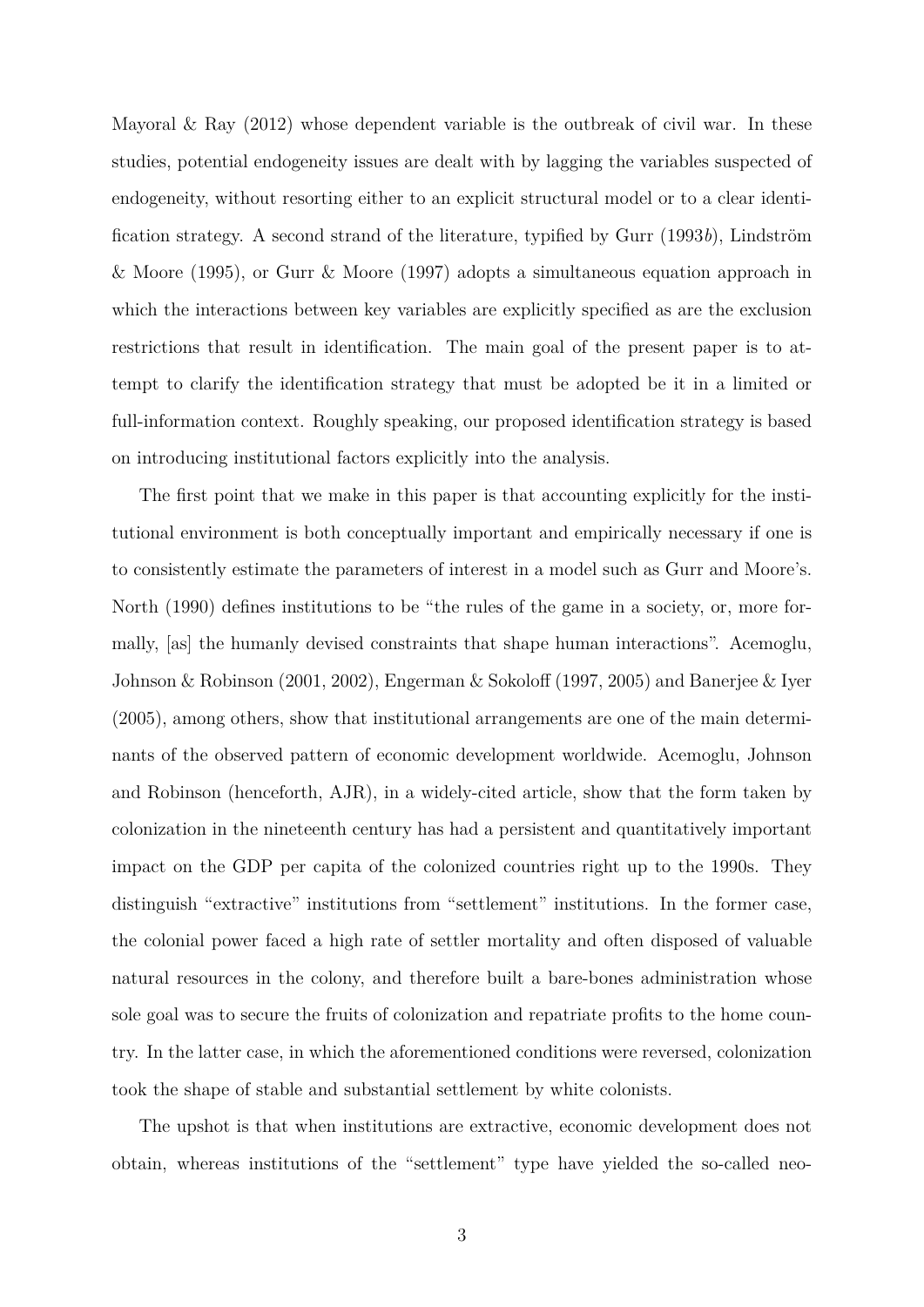Europe (the USA, Canada, New Zealand and Australia). Given that the institutional environment is such an important determinant of economic development, it seems reasonable to posit that it is an important determinant of conflict as well, in that many of the same incentives are at work (Besley & Persson 2010). More specifically, our hypothesis is that when extractive institutions are in place, it is likely that the state confines its control to areas of economic value (such as mining, see Herbst 2000) and is unlikely to furnish growth-promoting public goods since its role is largely confined to rent-seeking (McGuire & Olson 1996). According to Fearon & Laitin (2003), lack of control by the state over its jurisdiction as a whole is conducive to conflict, while dependence on natural resources has been found to be an important determinant of conflict both by Collier & Hoeffler (2004) and Collier et al. (2003). Over the recent years, new research have confirmed the positive relationship between weak state capacity and incidence of civil wars (Fjelde & De Soysa 2009, Holtermann 2012).

The second point, which is related to the first, is that omitting institutional variables, as is done in many empirical papers on the determinants of rebellion, may lead one to identify a spurious correlation between two variables that is largely driven by a third, omitted, variable that influences both. A case in point is provided by the link between GDP per capita and the outbreak of civil war. In general, and in an effort to avoid problems of reverse causality, GDP per capita is often lagged by one period in a rebellion equation. But if GDP per capita and the outbreak of civil war are both explained by institutions, and institutions (which are likely to be highly persistent) are left out of the specification, then any purported link between GDP per capita and the outbreak of civil war may not, in fact, exist. In this paper, we attempt to deal with just this sort of problem through our use of the AJR instrument set in the framework of a simultaneous equations model.

In what follows, we base ourselves on the model of Gurr & Moore (1997), which consists of four endogenous variables: rebellion, mobilization, repression and grievances. Gurr and Moore (henceforth, GM) estimate the system by three-stage least squares (3SLS) and show that mobilization affects rebellion, contrary to grievances, which do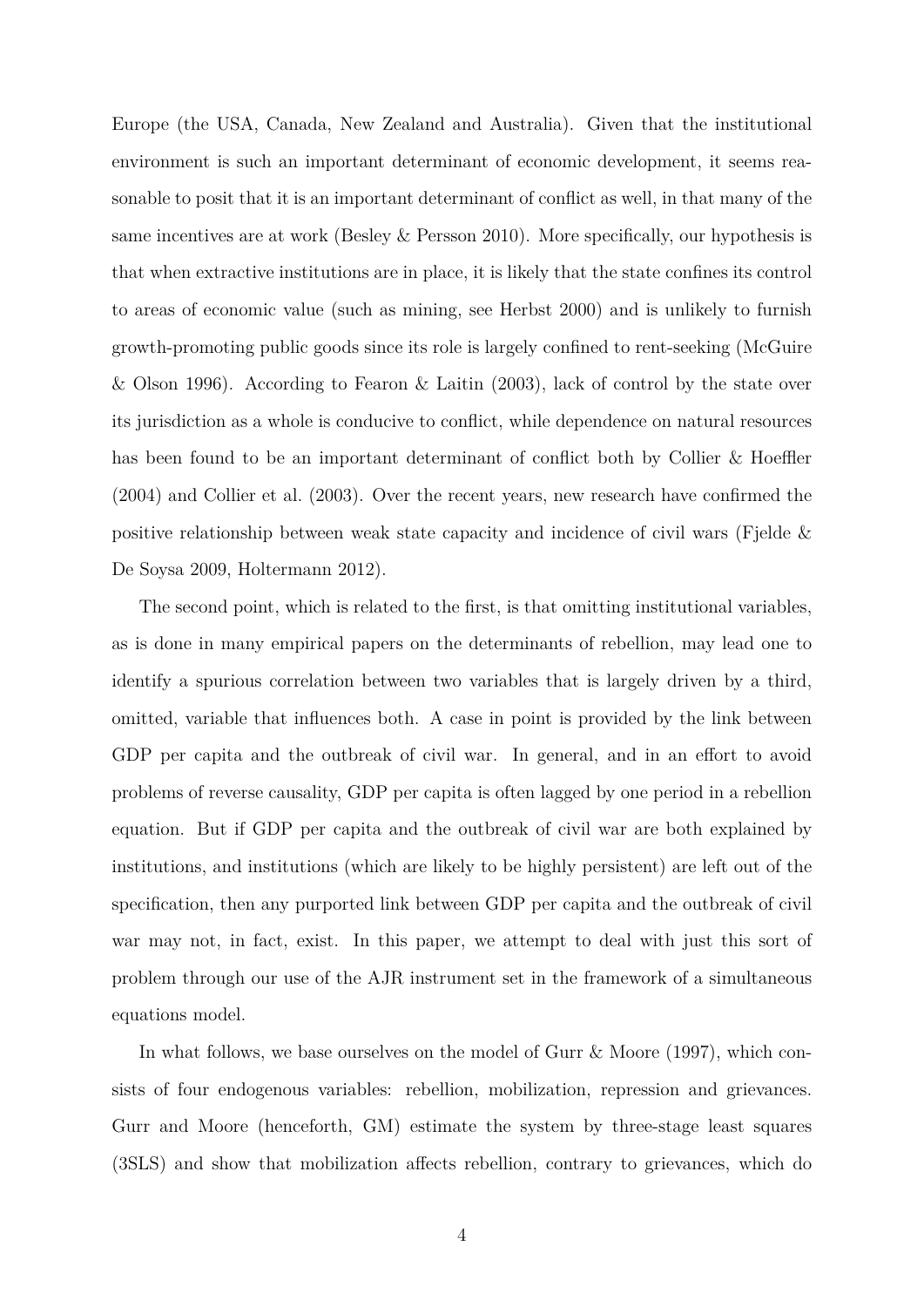not. Grievances, on the other hand, are a strong predictor of mobilization. To begin with, we reconsider their identification strategy, which is based in part upon the assumption that political and economic discrimination are exogenous. We argue that this maintained hypothesis is potentially dubious. We then propose to endogenize the discrimination variables by instrumenting them using the AJR instrument set. Though the results we obtain are unconvincing in terms of the underlying identification strategy (more specifically, the AJR instruments do not appear to be sufficiently "strong" with respect to the discrimination variables), they do highlight the key role played by institutions. In particular, bureaucratic quality appears to exert a significant negative effect on rebellion leading us delve more deeply into the relationships linking institutions, mobilization and grievances. Setting aside the instrumentation of the discrimination variables (and thus appealing to the same exogeneity assumption as GM), we focus on the role played by institutions, and include them in the mobilization and grievances equations. Our main finding within the 3SLS context is that bureaucratic quality exerts a significant positive effect on mobilization. Its net effect on rebellion is then ambiguous.

As a test of the robustness of our findings, we relax our functional assumptions and consider two-stage least squares (2SLS) estimation of each individual equation. Though this results in a loss of efficiency, in that we do not exploit the information stemming from the correlations among the disturbance terms of all four equations, there is reason to be cautious concerning results based on 3SLS. This is because, in contrast to single-equation methods, 3SLS can result in the "contamination", through the joint variance-covariance matrix, of the results of a given equation if even one of the equations in the system is misspecified. The outcome of this exercise is that our earlier results regarding institutions based on the 3SLS specification are confirmed, and that the omission by GM of the institutional variables in several of their equations is an unwarranted restriction.

As a final robustness check, we consider whether functioning institutions increase legally-based mobilization at the expense of its military counterpart. Having found no evidence of such a phenomena, we conclude that good institutions do indeed have an ambiguous effect on rebellion.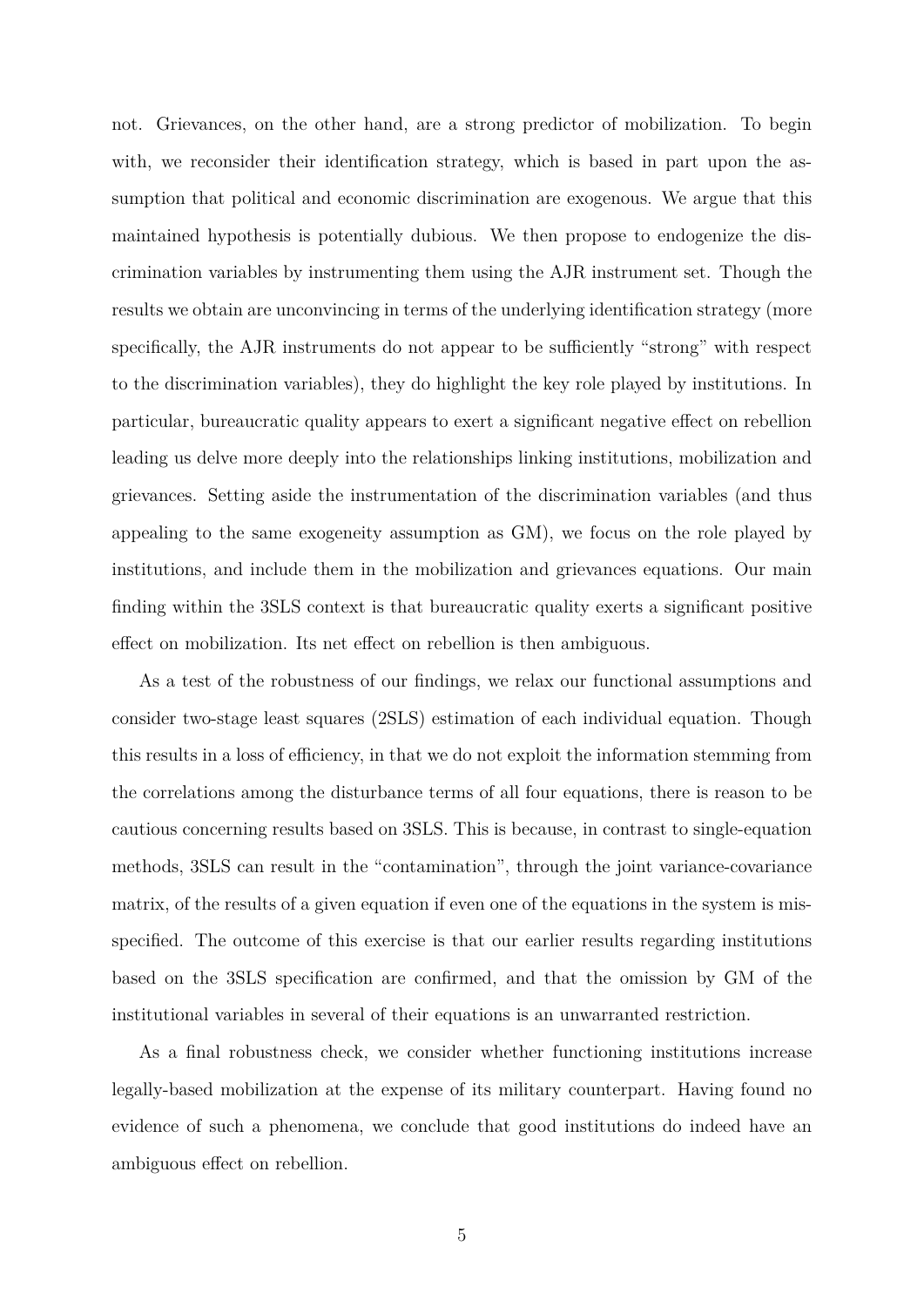The outline of the paper is as follows. In section 2 we briefly summarize the theoretical approaches based on grievances on the one hand, and mobilization on the other, as well as the attempts to synthesize the two. In section 3 we discuss the identification strategy adopted by GM as well as our initial approach based on endogenizing the discrimination variables. In section 4 we present our 3SLS estimation results and compare them with the GM specification. Section 5 is devoted to ascertaining whether the relationships that we identified linking institutions, mobilization and grievances using 3SLS hold up to single equation methods. We also delve more deeply into the relationship between institutions and mobilization. Section 6 concludes.

### **2 Grievances** *versus* **mobilization**

The influential work of Gurr (1968, 1970, 1973) led to a widely-held belief that relative deprivation, also referred to as grievances, was the principal cause of political violence. Based on the frustration-aggression model of Davies (1962), Gurr (1968) defined relative deprivation as the perception by a group of a cleavage between their aspirations (in terms of what they perceive to be their rightful lot, materially and politically) and their capacities (that which they can actually achieve). For Gurr, as well as for Galtung (1964) or Feierabend & Feierabend (1966, 1972), such cleavages are the sources of violent collective action.

This approach was put in doubt by Snyder & Tilly (1972), Oberschall (1973), Tilly (1975, 1978), Gamson (1975), Jenkins & Perrow (1977), McCarthy & Zald (1977) and Collier  $\&$  Hoeffler (2004), who highlighted the key role played by mobilization as a source of conflict. Violent collective action is no longer seen as an "irrational" consequence of frustration, but rather as the result of cool economic calculus. The creation and survival of a critical mass of violent armed individuals depends on their ability to generate private benefits through their actions, as has been stressed recently by Collier and Hoeffler, leading to a further weakening of the grievances hypothesis.

The Tilly *versus* Gurr dichotomy has led to a number of attempts at compromise,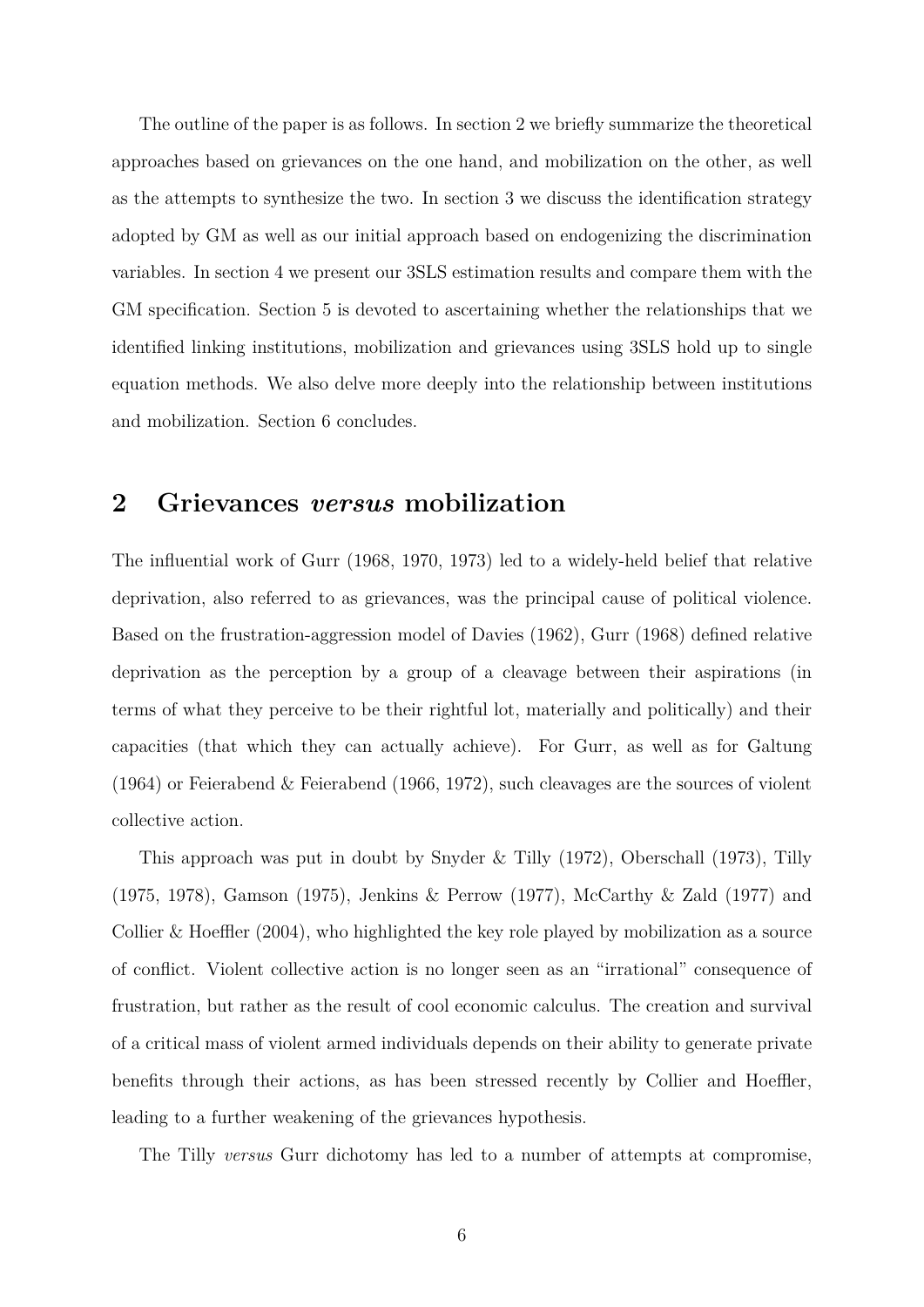either by including mobilization in a theory of relative deprivation (Korpi 1974, Moore & Jaggers 1990, Gurr 1993*a*, Gurr 1993*b*, Gurr & Moore 1997) or by recognizing that grievances can facilitate mobilization. Gurr (1993*b*), for example, assumes that relative deprivation simultaneously affects rebellion (protest) and mobilization; relative deprivation and mobilization, in turn, then both affect the intensity of rebellion. On the other hand, his empirical results do not allow one to reject the null hypothesis that grievances have a direct impact on rebellion.

Lindström & Moore (1995) have called Gurr's (1993*b*) empirical strategy into doubt and suggest a simultaneous equations approach, which is also implemented with minor changes in Gurr & Moore (1997). Their principal empirical finding is that grievances do not have a direct effect on rebellion, in contrast to mobilization, which thereby becomes the key determinant of violent collective action. Moreover, the relative deprivation variables (economic and political discrimination) increase mobilization, thereby indirectly influencing (and increasing) violence.

# **3 Identification strategy**

### **3.1 The Gurr and Moore approach**

The empirical basis for both Lindström & Moore (1995) and GM is the estimation by 3SLS of a system of four equations: rebellion (protest), grievances, mobilization and repression (or group coherence). All variables stem from the MAR dataset.

In order to render our results comparable with those of GM, we begin by adopting their empirical framework, though we shall consider the instrumentation issue in greater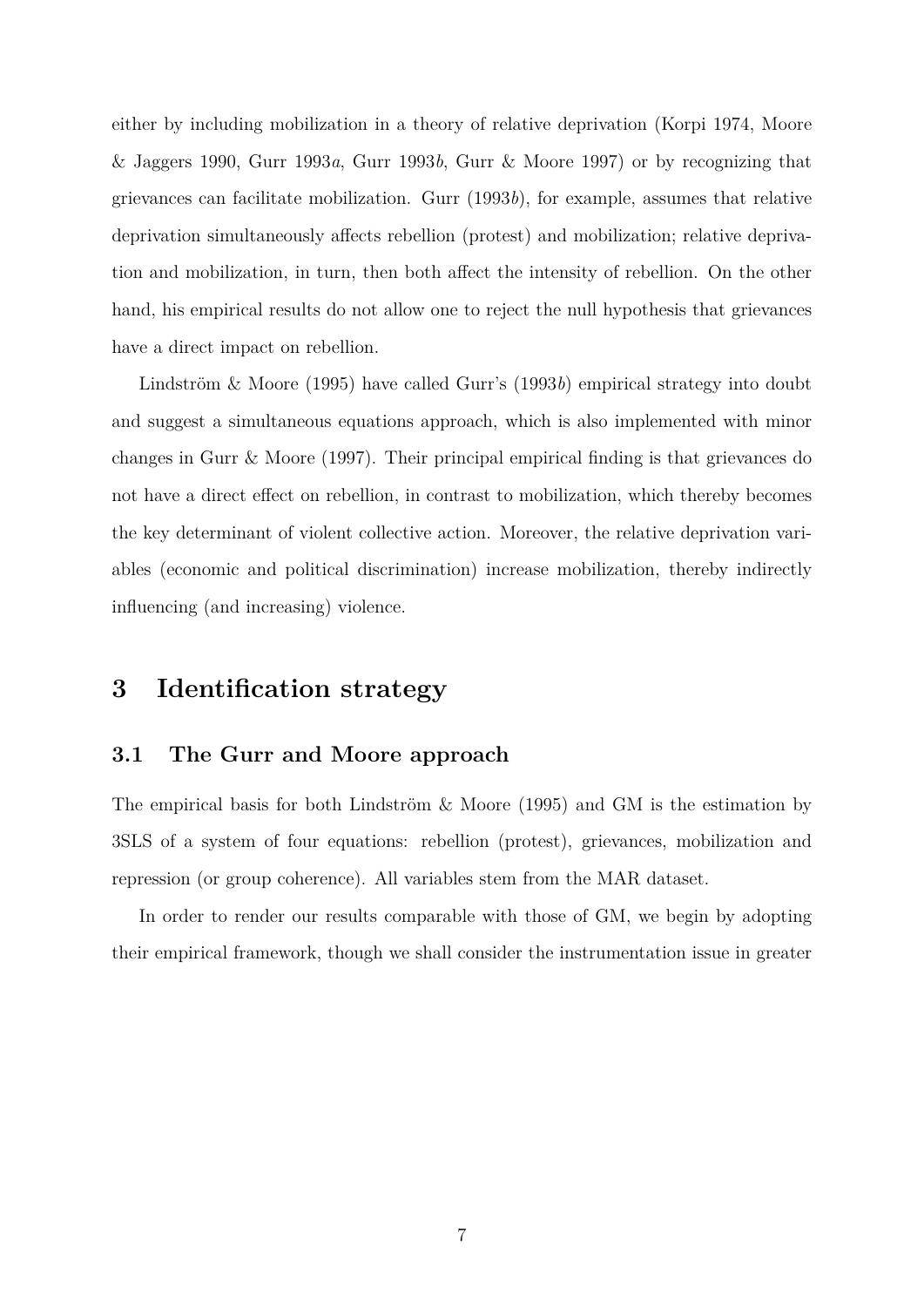detail. Ignoring intercepts, their basic econometric specification is then given by:

Rebellion = 
$$
\beta_{11}Grievances + \beta_{12}Mobilization
$$
 (1)  
\n
$$
+\beta_{13}DemocraticPower + \beta_{14}International Rebellion
$$

\nMobilization = 
$$
\beta_{21}GroupCoherence + \beta_{22}Representation + \beta_{23}Grievances
$$
 (2)  
\n
$$
Grievances = \beta_{31} Political Discrimination + \beta_{32}EconomicDiscrimination
$$
 (3)  
\n
$$
+\beta_{33}DemoDistress + \beta_{34} LostAutomomy + \beta_{35} PastRepresentor
$$

\nRepresention = 
$$
\beta_{41}Democracy + \beta_{42} PastRepresentor
$$
 (4)

Our first econometric critique of the GM approach focuses on the grievances equation which suffers, in our opinion, from significant endogeneity bias, given that it is difficult to argue that the two discrimination variables are exogenous. Intuitively, observed levels of discrimination stem from a rational decision by the state which is the outcome of a tradeoff between institutional constraints on discriminatory behavior and the ability of the minority to resist. As such, excluding rebellion from the determinants of discrimination is untenable, leading to a failure of their identification strategy.

The ability to discriminate is an increasing function of effective political power. Following Acemoglu, Johnson & Robinson (2005) and Acemoglu & Robinson (2005, 2006), political power can be divided into *de jure* power (defined by constitutional constraints) and *de facto* power (which includes the ability of a minority to subject the state to costs). As an illustration of the trade-off between these two forms of power, Acemoglu & Robinson (2000) argue that it was only under the threat of worker revolt that the United Kingdom progressively extended the franchise during the course of the 19th century. Aumann & Kurz (1977) argues that a defeated minority can destroy its assets, while Acemoglu (2005) suggest that minorities may choose to evade their taxes. In the same paper, Acemoglu (2005) associates *de facto* power with the ability of the minority to engage in successful and violent rebellion, as in Grossman  $\&$  Noh (1990). In the absence of minority *de facto* power, the state sets their taxation rate at the maximum level that is compatible with the Laffer curve (McGuire & Olson 1996), and this remains potentially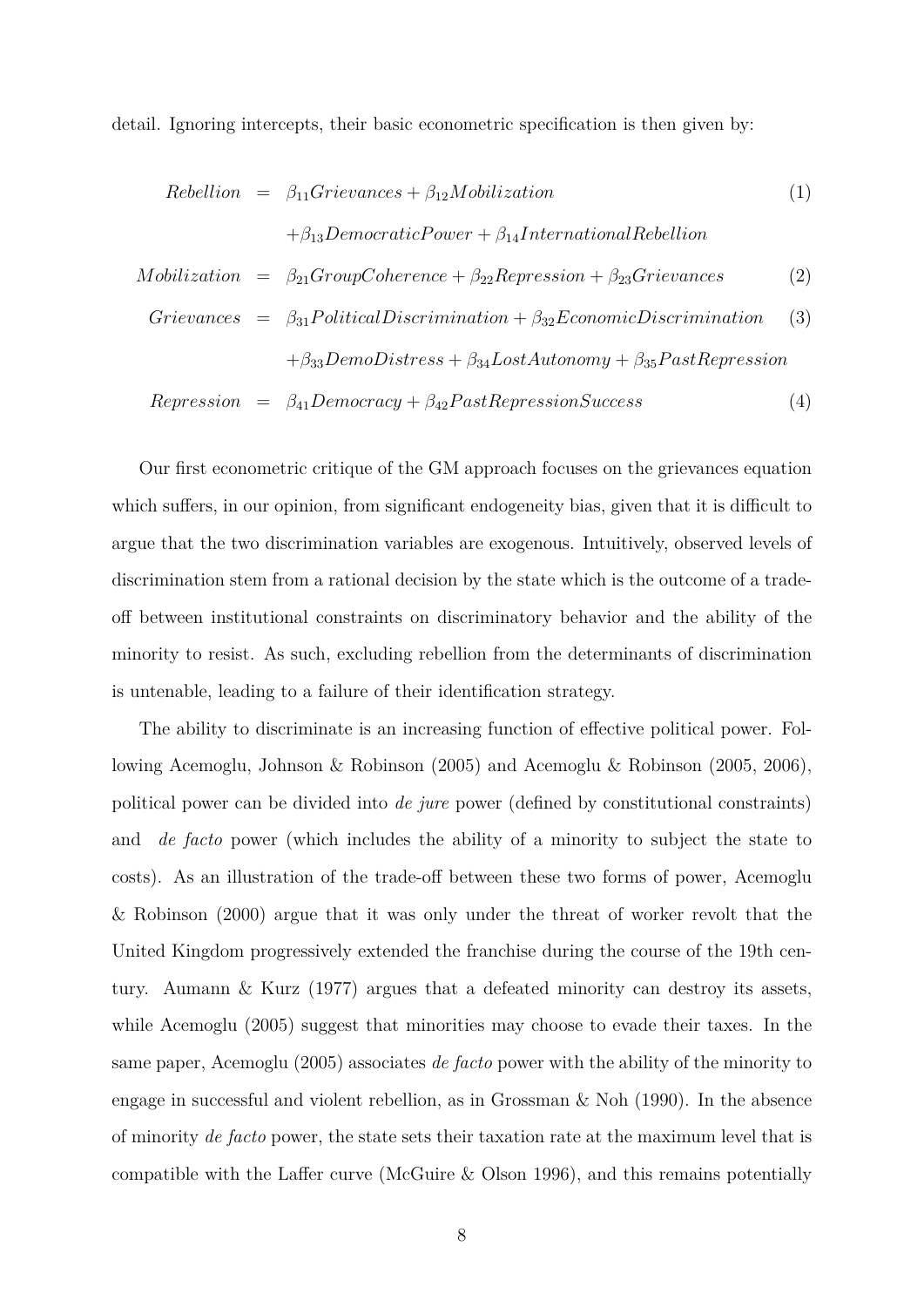true in terms of other forms of discrimination. The upshot is that one would expect, in countries with working institutions and where the state is strong, to see, *ceteris paribus*, a greater capacity to discriminate.

### **3.2 The** *AJR* **instruments**

Our identification strategy is based on the instruments initially introduced by Acemoglu, Johnson & Robinson (2001). In particular, we assume that settler mortality at the time of colonization, as well as democracy, constraints on the executive, the proportion of white settlers in 1900, and population density in 1500, affect current levels of rebellion only *indirectly* through their impact on discrimination.

In order to be admissible, an instrumental variable must satisfy two conditions. First, it must be correlated with the endogenous variable, once other exogenous covariates have been "partialled out" of the specification. This is known as the issue of instrument "strength" or "weakness", and has been the object of a great deal of recent econometric research. Second, a valid instrument must be orthogonal with respect to the disturbance term of the structural equation, meaning that it must have no *direct* effect on the dependent variable. This is known as an "exclusion restriction" in that it must be theoretically and empirically palatable for the instrument in question to be excluded from the structural equation that one is interested in estimating. Combining both conditions implies that a valid instrumental variable must only affect the dependent variable *indirectly* through the jointly endogenous right-hand-side variable. In section 2, we mustered various heuristic arguments that would lead one to expect a link between the AJR instruments and various measures of discrimination. The validity of the exclusion restriction, on the other hand, is predicated on controlling for observable covariates that may be correlated with the AJR instruments and which appear in the rebellion equation. Such covariates include ethnolinguistic fragmentation, GDP per capita and institutions, the latter being proxied by variables that quantify law and order and bureaucratic quality. In order to increase the likelihood that the exclusion restrictions on the AJR instruments are valid, we systematically control for these variables each time the AJR instruments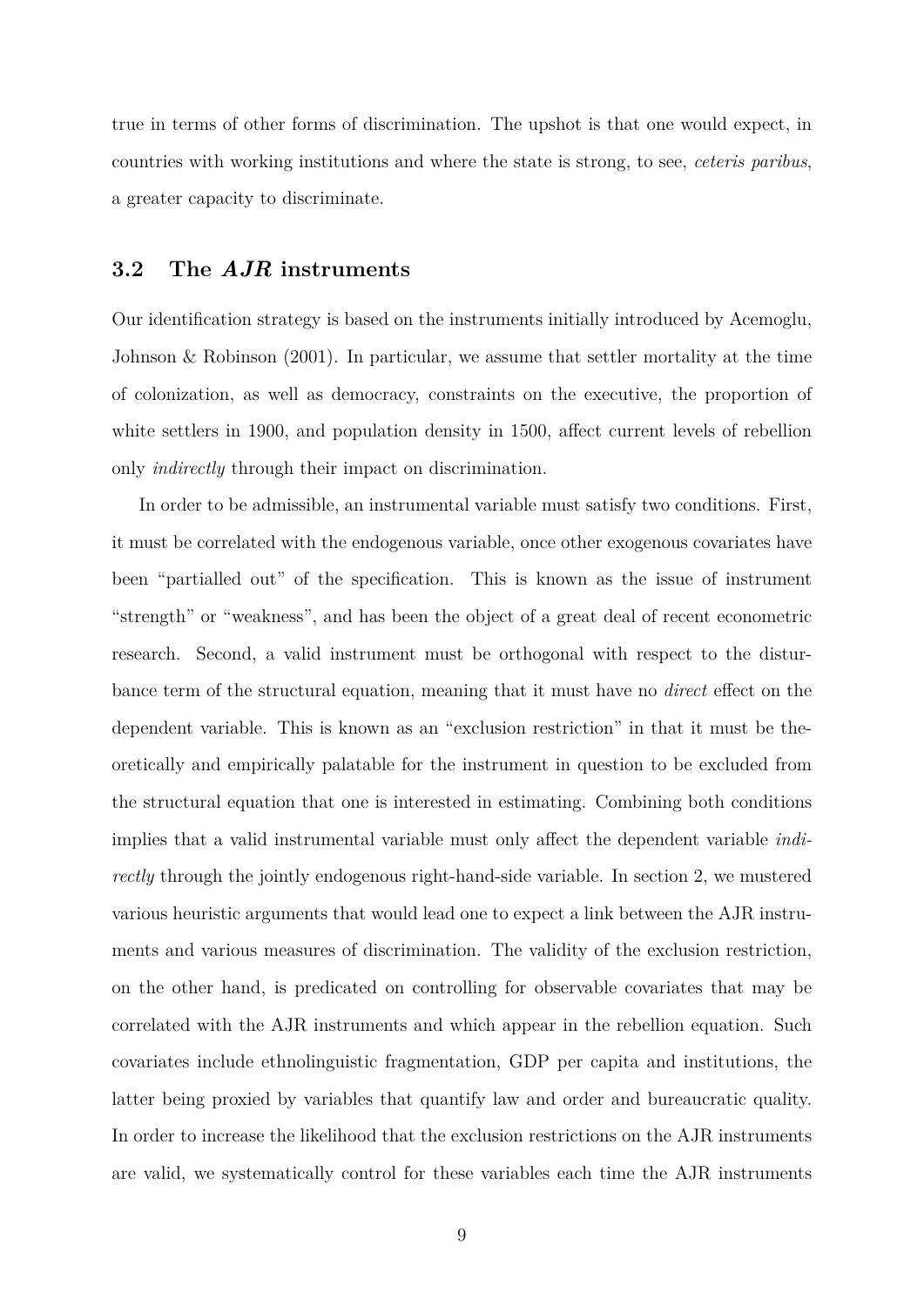come into play.

### **4 Results based on 3SLS**

#### **4.1 Discrimination variables assumed exogenous**

Results are presented in table 1. In column (1), we reproduce the GM results, while in column (2) we keep their specification while restricting ourselves to the subsample constituted by ex-colonies. The subsample of ex-colonies is almost exclusively constituted by developing countries excepted three of the four so-called neo-Europes: Australia, the United States and Canada. As Australia and Canada disappear when additional variables are included, we decided to exclude the United States from the estimations in order to preserve a homogeneous sample of developing countries.<sup>1</sup>

As should be obvious, very little changes with respect to the GM results when estimating over this subsample. In particular, in the rebellion equation, grievances remain statistically indistinguishable from zero, mobilization continues to exercise a positive and statistically significant impact (with the point estimate being even larger than that in the original GM results), and the coefficient associated with democratic power is negative and statistically significant at usual levels of confidence. The only minor difference is that the coefficient associated with international rebellion is estimated less precisely, although the point estimate is very similar.

In the mobilization equation, all variables continue to be statistically significant as in GM, while the magnitudes of the point estimates are somewhat smaller. In the grievances equation, the point estimates associated with demographic distress, lost autonomy, and past repression, as well as the associated standard errors, are similar to those reported by GM, while the statistical significance of the discrimination variables is enhanced: in GM, economic discrimination has a positive and statistically significant impact on grievances, with political discrimination's effect is negative and statistically indistinguishable from zero. For the ex-colonies subsample, in contrast, political discrimination exerts a negative,

<sup>&</sup>lt;sup>1</sup>The results are very similar if these countries are kept in the sample, except for specifications that include our institutional variables. We will discuss this point in greater detail in the next sections.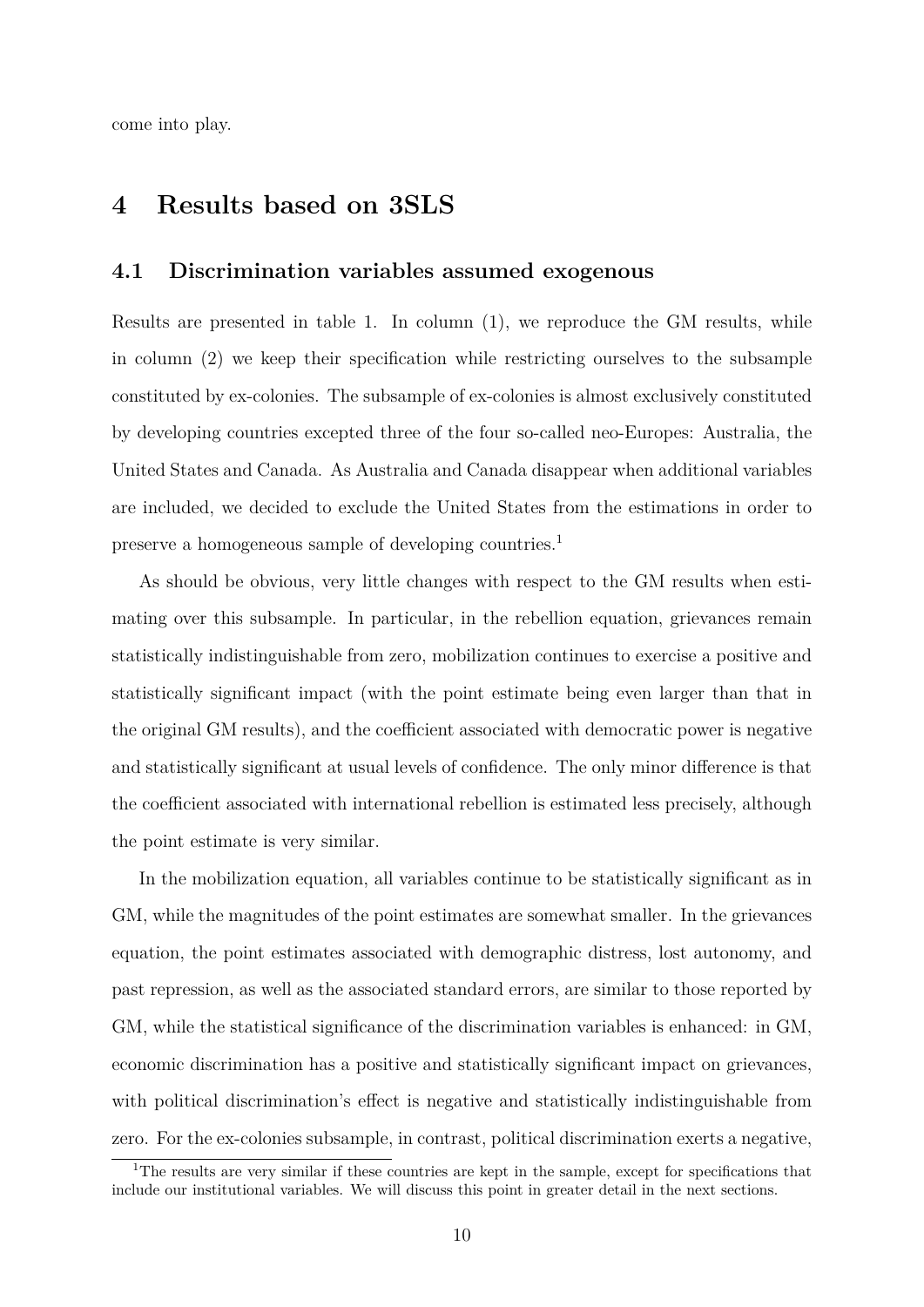and statistically significant, effect on grievances while the effect of economic discrimination is still significant. Finally, in the repression equation, democracy continues to be statistically insignificant, while past repression success increases repression in a statistically significant manner for both samples.

### **4.2 Discrimination variables assumed jointly endogenous**

In column (3) of Table 1, political and economic discrimination are allowed to be endogenous, and we achieve identification using the AJR instrument set. The coefficient associated with grievances in the rebellion equation becomes positive and statistically significant. Conversely, the effect of international rebellion vanishes, while the coefficient associated with mobilization is divided by more than three, though it remains statistically significant at the usual levels of confidence. The effect of democratic power is still indistinguishable from zero, as in GM.

Allowing the discrimination variables to be jointly endogenous increases their associated coefficients markedly. For political discrimination, the coefficient increases ten-fold, going from −0*.*36 to −3*.*69. For economic discrimination, the increase is less impressive, though still substantial, with the coefficient increasing from 0*.*52 to 2*.*40. As is to be expected once a variable is allowed to be jointly endogenous, the associated standard errors also increase, but to a lesser extent than the coefficients themselves.

In terms of the other equations that make up the system, very little changes except that the coefficients associated with group coherence and repression in the mobilization equation increase, with the former becoming statistically significant. The quantitative impact of lost autonomy increases in the third equation, while the coefficient associated with past repression success (in the repression equation) falls and is no longer statistically significant.

In summary, instrumenting the discrimination variables leads to grievances becoming significantly positive in the rebellion equation as well as strengthening the impact of the discrimination variables on grievances. On the other hand, the specification presented in column (3) is questionable in that variables that are potentially affected by the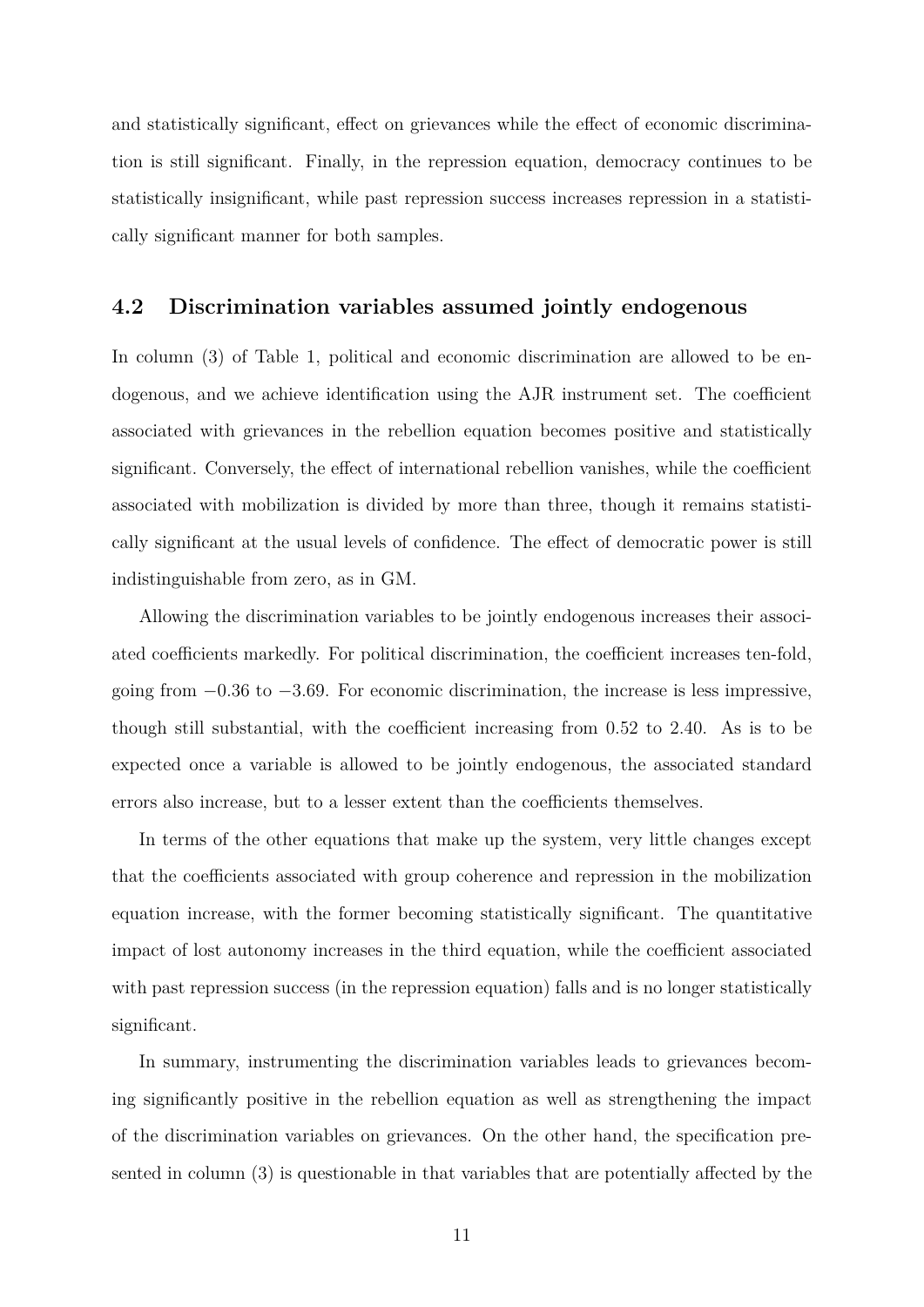instruments are not included. If those variables influence rebellion, then the exclusion restrictions that underly our results will no longer be valid. As such, columns (4) to (7) sequentially increase the richness of the specification of the rebellion equation, by adding the logarithm of GDP per capita (column (4)), ethnolinguistic fragmentation (column (5)), law and order (column (6)), and bureaucratic quality (column (7)). These last two variables should in large part control for the state of institutions today. Given that it is highly unlikely that GDP per capita and the current state of institutions are exogenous in this setting (the level of rebellion should affect both wealth and institutions), both GDP per capita and the institutional variables are also allowed to be jointly endogenous. We have enough degrees of freedom to do this because of the wealth of the AJR instrument set. Data on ethnolinguistic fragmentation come from Alesina, Devleeschauwer, Easterly, Kurlat & Wacziarg (2003), those on GDP per capita from the World Bank's World Development Indicators and indicators of institutions from the International Country Risk Guide. Bureaucratic quality is a widely used indicator of state capacity which captures the degree of a government's penetration into its territory and its ability to provide goods and services (DeRouen & Sobek 2004, Hendrix 2010).

When GDP per capita is added in column  $(4)$ , the coefficient associated with this variable displays the expected (negative) sign but the point estimate is very imprecise. The remaining results are unchanged with respect to the baseline specification. When we add ethnolinguistic fragmentation in 1960 in column (5) (the form taken by colonization may have affected the ethnic diversity of the population), its effect is indistinguishable from zero and the other coefficients and standard errors are unaffected.

Finally, the two last columns add the institutional variables. In column (6), law and order appears to have no effect on rebellion while all other coefficients remain unchanged. The exception is constituted by the coefficients associated with political and economic discrimination, which are significantly lower, though still statistically significant at the usual levels of confidence. This confirms that part of the effect of the instruments was incorrectly attributed to discriminations in the previous regressions. When the bureaucratic quality replaces law and order in column (7), interesting changes in the results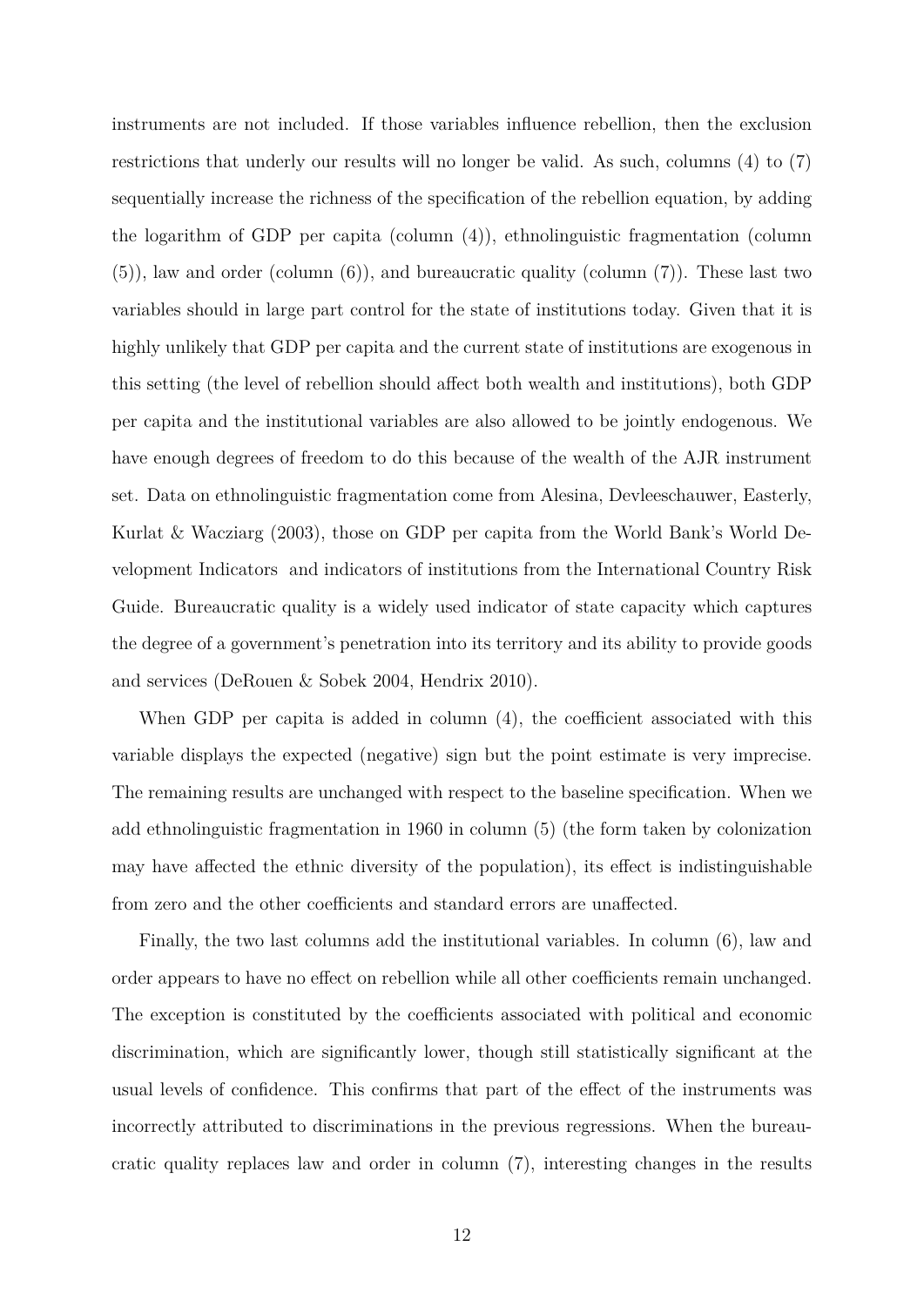appear. First, the impact of grievances in the rebellion equation diminishes drastically and is no longer statistically significant. Conversely, the coefficient associated with mobilization increases to 1*.*79 and this point estimate is estimated more precisely. Second, bureaucratic quality exerts a significantly negative effect on rebellion. Third, the points estimates associated with political and economic discrimination in the grievances equation return to the levels they displayed in columns (3) to (6).

Table 2 presents the first-stage regressions that correspond to the 3SLS results reported in table 1. As should be apparent, the instruments perform very poorly, explaining no more than 7% of the variance of the discrimination variables. As such, we are very far from the recommendations of Stock, Wright & Yogo (2002), namely, a partial  $R^2$  of 20% and a partial *F*−statistic of 10. In addition, there is reason to be suspicious of the results presented in columns (3), (4) and (5) of table 1. Given that these results do not control for the other channels through which the AJR instruments may also operate, the coefficients associated with the discrimination likely to be upwardly biased in these specifications. When we add bureaucratic quality, which is highly correlated with the AJR instruments, the effect of both forms of discrimination on rebellion vanishes, revealing that most of the impact attributed to discrimination in columns (3-5) actually stemmed from the omission of controls for the institutional environment. Given that law and order would appear to have no effect on rebellion, only the last column of table 1 can be said to satisfy the exclusion restrictions that identify our specification.

To a certain extent, our results show that the GM findings are robust: grievances only affect rebellion indirectly through mobilization, while the latter is highly significant in the rebellion equation. The contribution of the preceding discussion, however, has been to highlight the importance of taking the institutional context into account, with our preferred proxy being bureaucratic quality. In the next subsection, we delve more deeply into this question by investigating whether institutions have an impact on mobilization and grievances as well.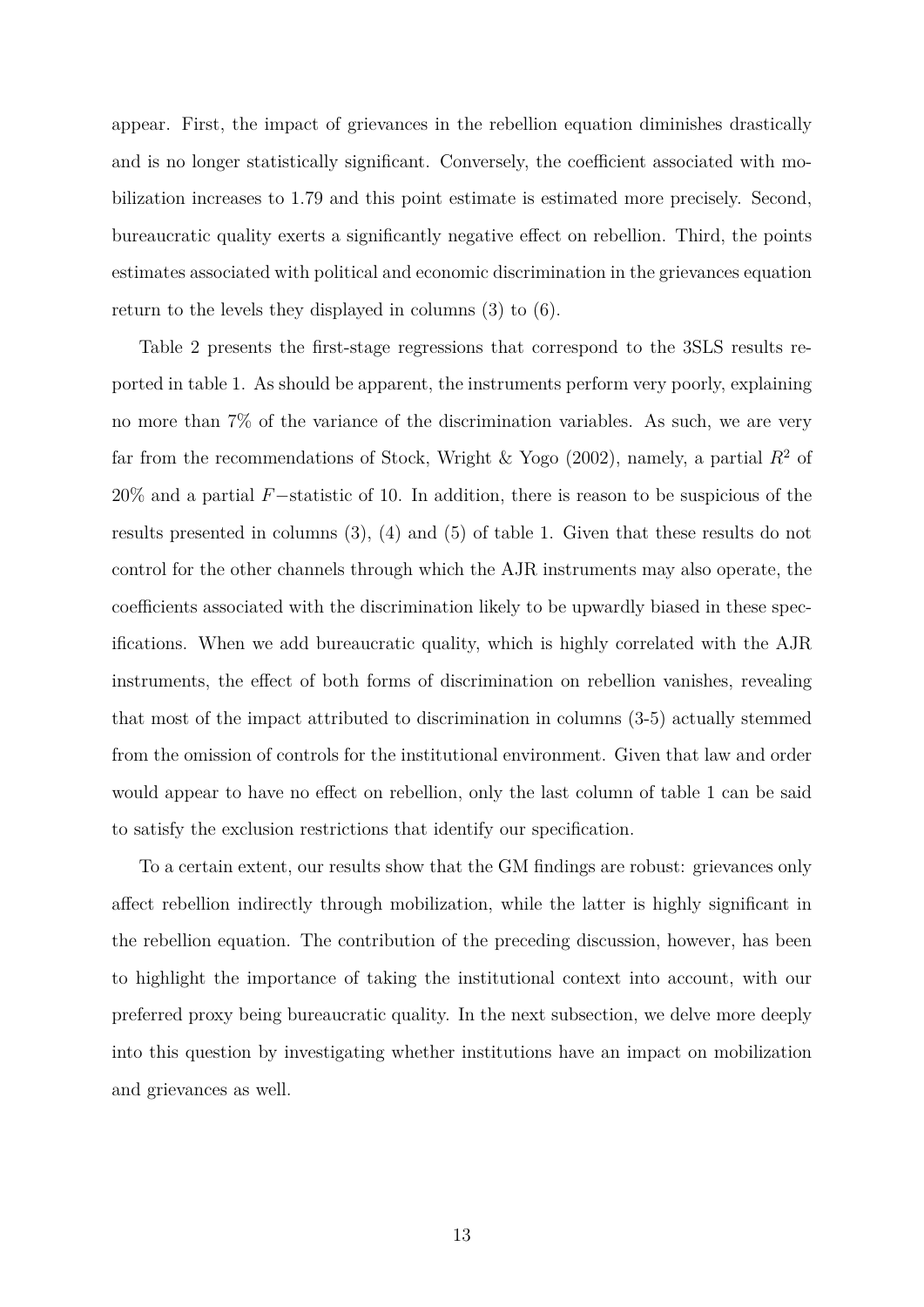#### **4.3 Institutions, mobilization and grievances**

Table 3 reports 3SLS results in which institutions appear only in the mobilization equation (columns 1-2), in the rebellion and mobilization equations (columns 3-4) and in the rebellion, mobilization and grievances equations (columns 5-6). The discrimination variables are allowed to be exogenous given that we showed above that endogenizing these variables leads to a severe weak instruments problem.<sup>2</sup> As should be obvious from the results presented in columns (1) and (2), our previous insights concerning the rebellion equation are preserved when institutions enter the mobilization equation instead of the rebellion equation: grievances have little or no direct effect on rebellion, while they affect mobilization. Somewhat surprisingly, bureaucratic quality appears to significantly increase mobilization, whereas the effect of law and order is statistically indistinguishable from zero. In the grievances equation, the coefficient associated with political discrimination is negative and statistically significant, whereas the coefficient associated with economic discrimination is statistically indistinguishable from zero, as in GM.

The specifications presented in columns (3-4), where institutions enter both the mobilization and the rebellion equations, confirms the result of columns (1-2). The only notable difference is that the logarithm of GDP per capita is now (surprisingly) positive in the rebellion equation when bureaucratic quality is the proxy for the current institutional context.

Columns (5-6) report results in which institutions enter the first three first equations. While all results remains stable with respect to columns (3-4), it is apparent in column (6) that the coefficient associated with bureaucratic quality becomes insignificant in the mobilization equation whereas the corresponding coefficient in the grievances equation is positive and statistically significant. Once again, law and order is insignificant in all equations.

In our discussion of our identification strategy of section 3.1, we argued that strong states should be more able to discriminate against or tax minorities. An efficient and

<sup>&</sup>lt;sup>2</sup>Note, however, that the results presented in this section remain largely unchanged even when we assume that the discrimination variables are endogenous. The corresponding results are available upon request.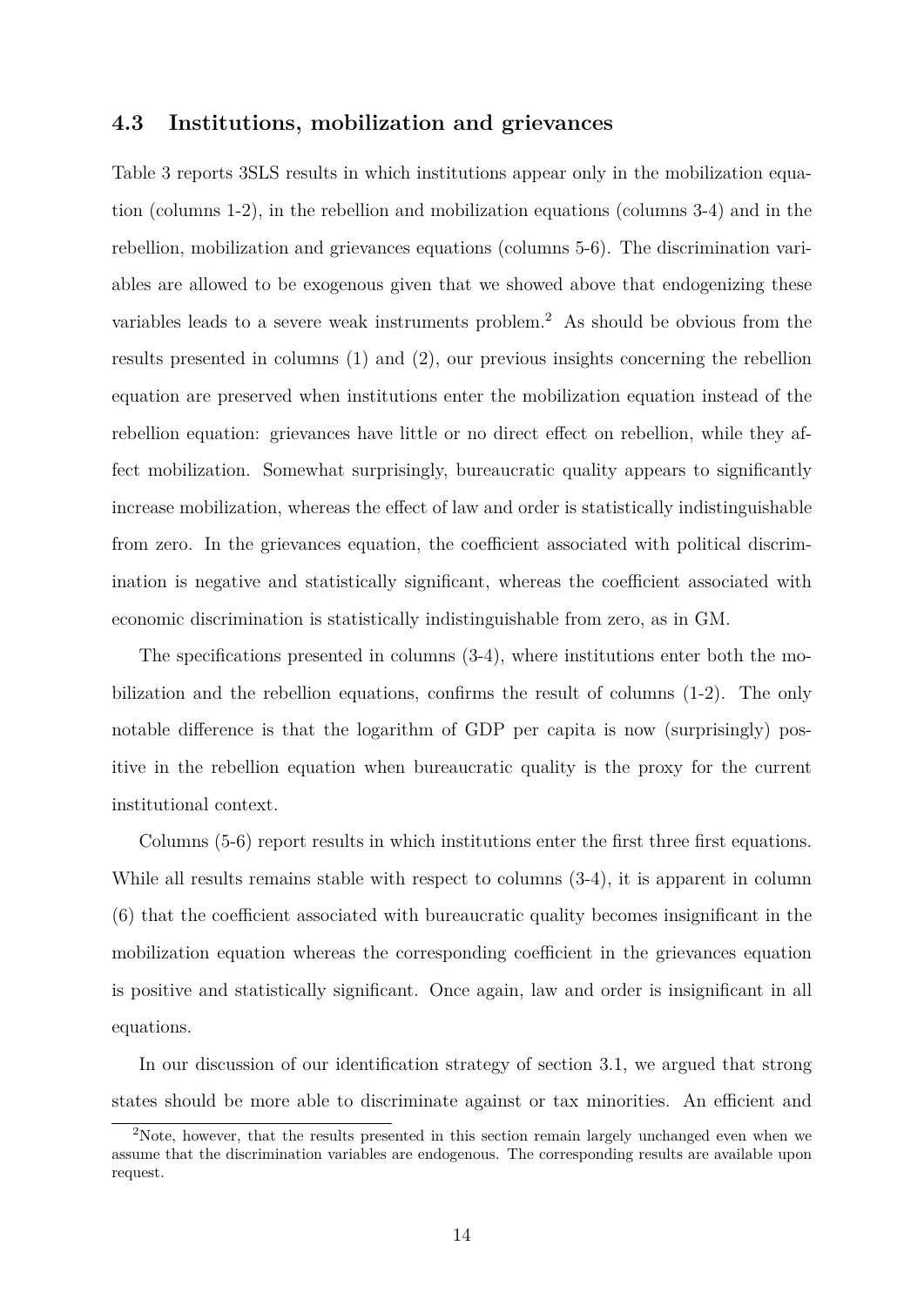pliable administration is a prerequisite for such policies be implemented. If the maximization of the ruling elite's welfare implies a high level of taxation of minorities, it is necessary to possess an efficient bureaucracy that can collect taxes locally and hand them over to central authorities. Thus, predatory policies are predicated on the central government being able to impose its authority upon peripheral areas of the country. As such, bureaucratic quality should, indirectly, increase rebellion. Hendrix (2010) assessed various measures of state capacity and found that it is best captured by either an indicator of bureaucratic quality, or one of tax capacity. This result comforts us in our interpretation of institutions as predominantly reflecting state capacity. In columns (3-4), bureaucratic quality is positively associated with mobilization, which may at first seem surprising as there is no obvious direct link between the two. However, the results reported in columns (5-6) reveal that bureaucratic quality significantly increases grievances, while its effect on mobilization is no longer statistically significant.

An obvious condition for the previous line of reasoning to hold water is that a system of democratic checks and balances on the central government's authority is lacking, thereby allowing the state's bureaucracy to be used in a predatory manner. Given that the sample of countries being considered here is largely drawn from the developing world, and does certainly not correspond to what would be termed "democracies" in the western sense of the word, this assumption is likely to be reasonable.

Table 4 presents the first-stage reduced forms that correspond to the previous set of 3SLS results. The endogenous variables that we focus on are law and order and bureaucratic quality. In contrast to the discrimination reduced forms presented in table 2, the quality of the instrument set is much more satisfactory, with the AJR instruments explaining 31% of the variation of law and order and 13% of bureaucratic quality. The corresponding partial *F*−statistics are close to the critical values advocated by the usual rules of thumb alluded to above.

The upshot of this section is that the complex interplay among rebellion, mobilization and grievances is both enriched and complicated when institutions are taken into account. On the one hand, it would appear that the institutional environment was a crucial omitted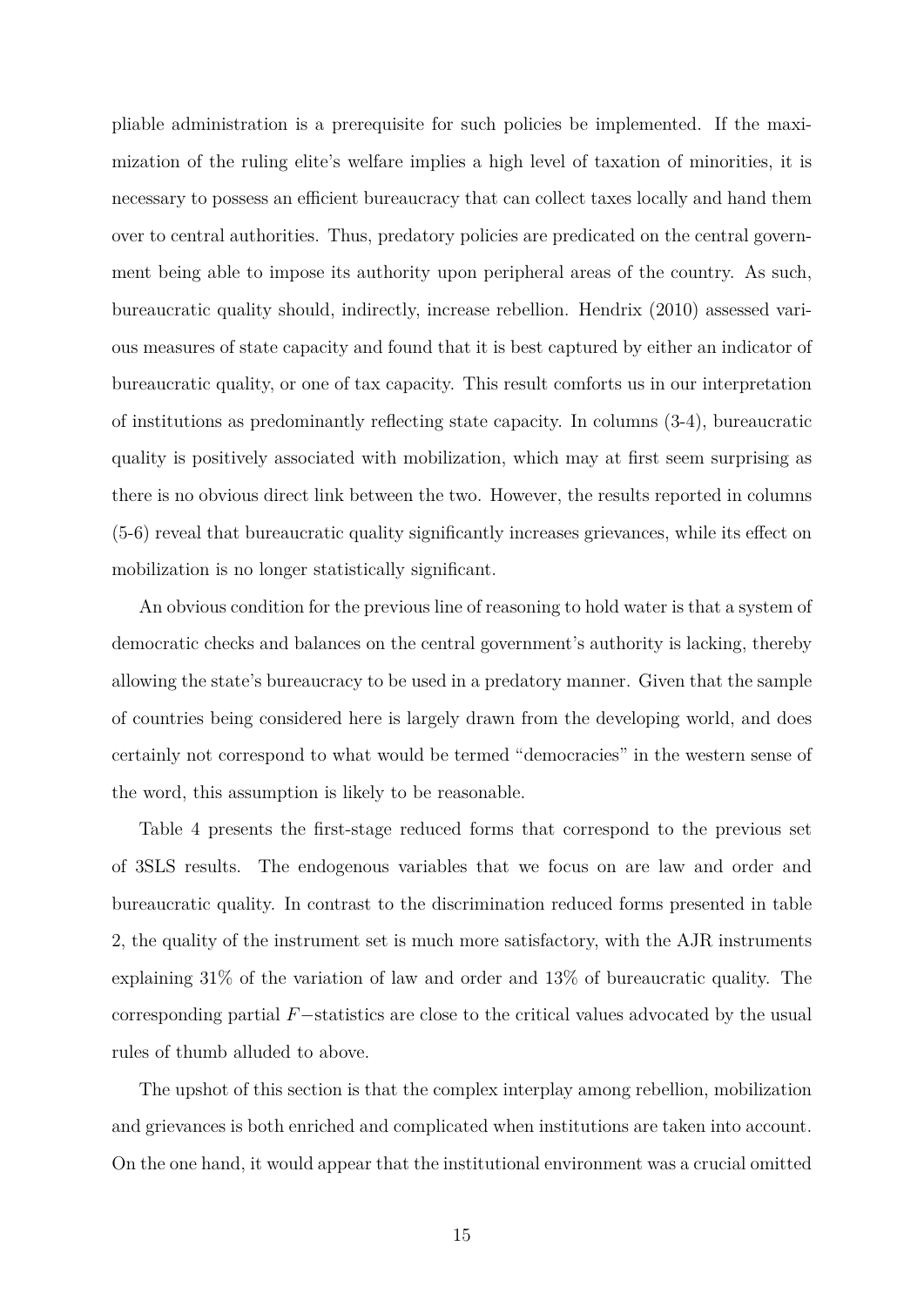variable in the GM framework. Institutions, captured here by bureaucratic quality, exert a powerful preventive effect on rebellion, which one might term the "direct deterrence effect". When minorities face a strong state characterized by an efficient bureaucracy, there is little room to engage in military adventures (Besley & Persson 2010). Fearon & Laitin (2003) attributed this role to GDP per capita, which is negatively associated with the likelihood of civil conflict in almost all cross-country regressions. The results presented here suggest, on the other hand, that when institutions and GDP per capita are both taken into account, that the latter is insignificant whereas the former approximates the deterrence effect of state power (a similar result in the context of civil wars appears in Holtermann 2012). Moreover, bureaucratic quality also influences rebellion indirectly, through mobilization and grievances. Such indirect effects lead to an increase in the likelihood of conflict, probably because strong states are more prone to adopt predatory policies against minorities and since such states are less vulnerable to rebellions. Another way of putting this is that a strong state implies that rebellions do not constitute a serious threat to the authorities in power. There is an apt analogy here with the political economy of taxation literature (see, e.g., the classic paper by Buchanan & Faith 1987): when the threat of secession is low, the level of taxes is high. The only minor difference here is that, in our analysis, the threat in question is not constituted by secession *per se*, but by the deleterious effects of the *attempted* secession.

One potential weakness of the analysis presented in the preceding sections is that (i) we restrict mobilization to an aggregate measure, without distinguishing between its military and institutional incarnations and (ii) that the simultaneous equation (full information) setup is predicated on the correct specification of *all four* equations that go into the model. The first point is that working institutions may increase the likelihood of mobilization through legal channels, while reducing mobilization that takes on a military form. In other words, the preceding analysis could be driven by aggregation bias over the form taken by mobilization. The second point is essentially econometric in nature. Though the 3SLS procedure increases efficiency by exploiting the variance-covariance matrix of the disturbance terms of all four equations, it is "fragile" in that specification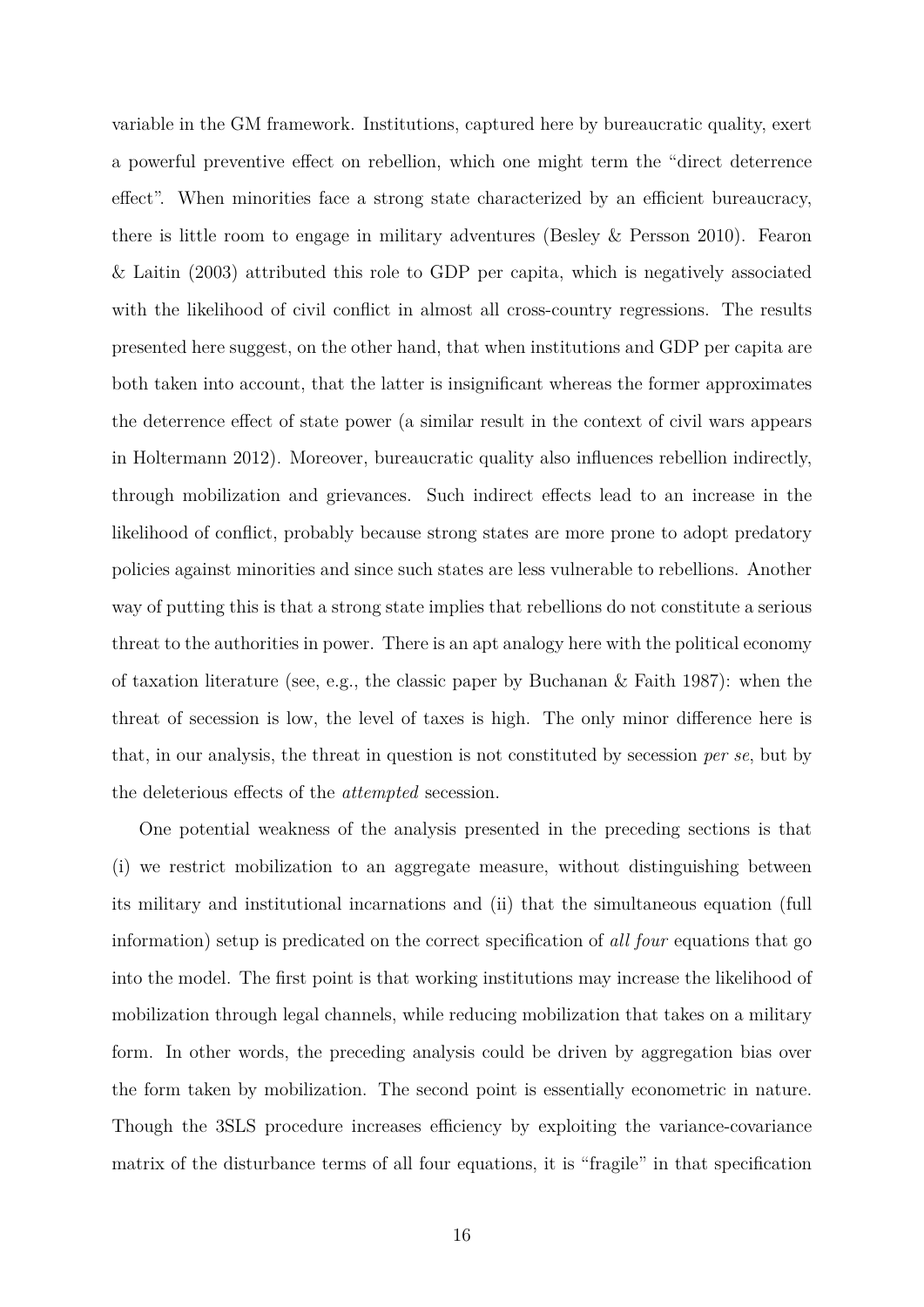error in one equation can thereby be transmitted to the others, even if they are correctly specified. Disaggregating our measure of mobilization and adopting a less demanding 2SLS approach are therefore the topics of the next section.

### **5 Results based on 2SLS**

#### **5.1 Institutions, mobilization and rebellion**

Tables 5, 8, and 9 present the results of the GM model estimated by 2SLS. In the first column of each table, we report a benchmark OLS specification. In table 5 we present results corresponding to the rebellion equation. All variables are highly significant and display the expected signs, except for grievances, which are statistically insignificant. Column (2) reports the 2SLS estimation of the rebellion equation as it appears in the GM model. The coefficients associated with mobilization and repression increase dramatically with respect to OLS, while the effects of democratic power and international rebellion become statistically indistinguishable from zero. Note that the Hansen test of the overidentifying restrictions rejects, as shown by the extremely low reported *p*−value. Column (3) adds GDP per capita and makes use of the AJR instrument set. Column (4) adds institutions. In contrast to the specification of column (2), the over-identifying restrictions are not rejected, thereby providing support for our earlier intuition that the absence of GDP per capita and institutions in the GM model leads to severe omitted variable bias. While the over-identifying restrictions are no longer rejected, introducing GDP per capita and institutions, leaves the basic results unchanged: repression, institutions and mobilization are all statistically significant determinants of rebellion, whereas grievances are not.

Results of the corresponding first-stage reduced forms are reported in tables 6 and 7. As is apparent in the columns labeled "(2)" (so as to correspond to column (2) of tables 5, 8 and 9, which report the results that correspond to the GM specification for the structural equations) the quality of the GM identification strategy is questionable, with the grievances equation being the only when in which the partial  $R^2$  and partial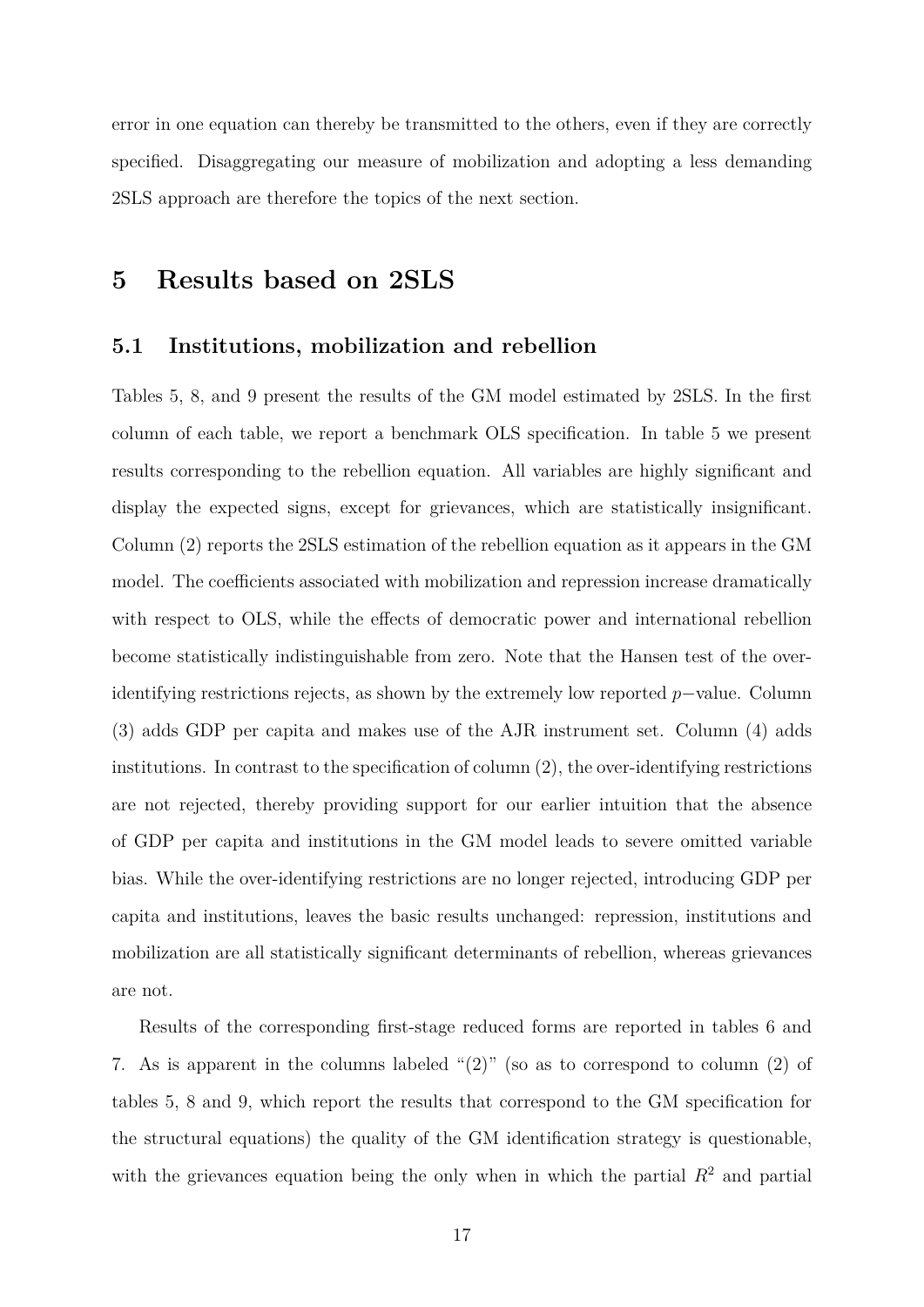*F*−statistics achieve appropriate levels. Economic discrimination, demographic distress and past repression are significantly correlated with grievances and induce a substantial exogenous variation in grievances. The instrument for mobilization, group coherence, is significantly associated with this endogenous variable, but produces a low partial *R*<sup>2</sup> (5%). *None* of the instrumental variables appear to offer any identification for repression. In contrast, when GDP per capita and bureaucratic quality are added to the specification, the identifying power of the instruments is reduced somewhat for grievances but improves substantially for mobilization. Finally, as has been known since the publication of their highly influential papers, the AJR (2001, 2002) colonization instruments explain more than 60% of the variation in GDP per capita while the associated partial *F*−statistic is equal to 25%. For the case of bureaucratic quality, the reduced form is the same as the one presented in table 4.

Table 8 reports similar results, but for the mobilization equation. Using OLS, only grievances are a significant determinant of mobilization. This remains true when one moves to 2SLS, with the coefficient associated with grievances being larger. In our preferred specification, which is reported in column (4), GDP per capita exerts a negative and significant effect on mobilization, while the opposite is true for bureaucratic quality. This result confirms our finding of section 4, concerning the two-pronged effect of institutions on rebellion. On the one hand, a good institutional environment deters rebellion by minorities while, on the other, the same institutional environment encourages the formation of organizations representing the minority. At first glance, it would appear to be reassuring that a bureaucratic quality promotes institutional lobbying at the expense of military activities. But once one recalls, from our previous results, that mobilization promotes violent conflict, the net effect of working institutions becomes ambiguous. At this stage in the analysis, however, we are unable to distinguish between legal (institutional) and illegal (military) forms of mobilization. Similarly, we do not know whether these two types of mobilization differ in terms of their impact on rebellion. This question will be dealt with in the last section of the paper.

Finally, table 9 presents OLS and 2SLS results for the GM grievances equation. The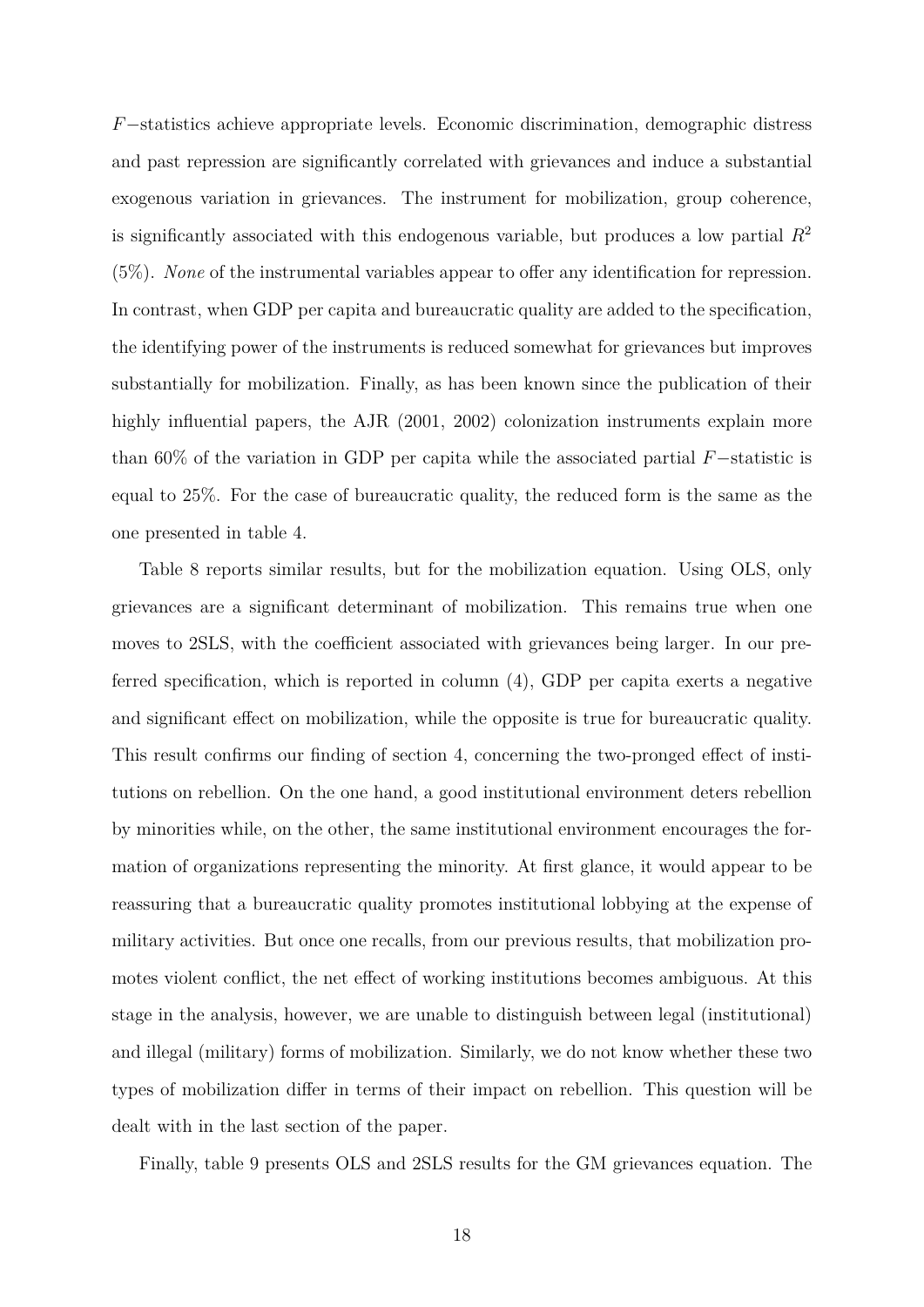endogenous variables that we add are statistically insignificant while the test of the over-identifying restrictions rejects. Contrary to the two previous equations, the GM grievances specification would therefore not appear to suffer from omitted variable bias.

### **5.2 The nature of mobilization**

The MAR dataset codes type of mobilization as follows: 1 for open political organizations, 2 for non-legal and non-militant organizations, 3 for non-legal and militant organizations and 4 for clandestine and militant organizations. The type of mobilization for a given group is the average of type of mobilization for every organizations (up to three) representing the group. So as to ascertain whether the effect of institutions on mobilization is differentiated by the type of mobilization at work, we replace the previous mobilization variable either by the type of mobilization or by an interactive variable given by the original mobilization variable times the type of mobilization involved. The "type (continuous)" mobilization variable is therefore increasing in the violent and illegal nature of the organization. A second mobilization variable can be constructed as a dummy which is equal to 1 when the average organization is militant (i.e. coded strictly above 2 in the MAR dataset), and zero otherwise; we refer to this as the "type (binary)" variable. A third mobilization variable is constructed by multiplying the original mobilization variable by the "type (continuous)" variable.

We report 2SLS results in table 10. Results based on 3SLS (not reported) are similar. In the right-hand portion of the table, we omit ethnolinguistic fragmentation from the specification in order to ascertain whether this variable, which is often associated with violent mobilization, is driving the results. Several findings stand out. First, only GDP per capita has a statistically significant impact on the type of mobilization, whether it appears in continuous or in binary form. The richer a country is, the less groups organize themselves into violent organizations. Hence, GDP per capita, which does not significantly affect mobilization when this concept is taken at the aggregate level (see sections 4 and 5 above), *does* affect the *form* taken by mobilization. Our empirical results therefore suggest that economic development is a manner of deterring the formation of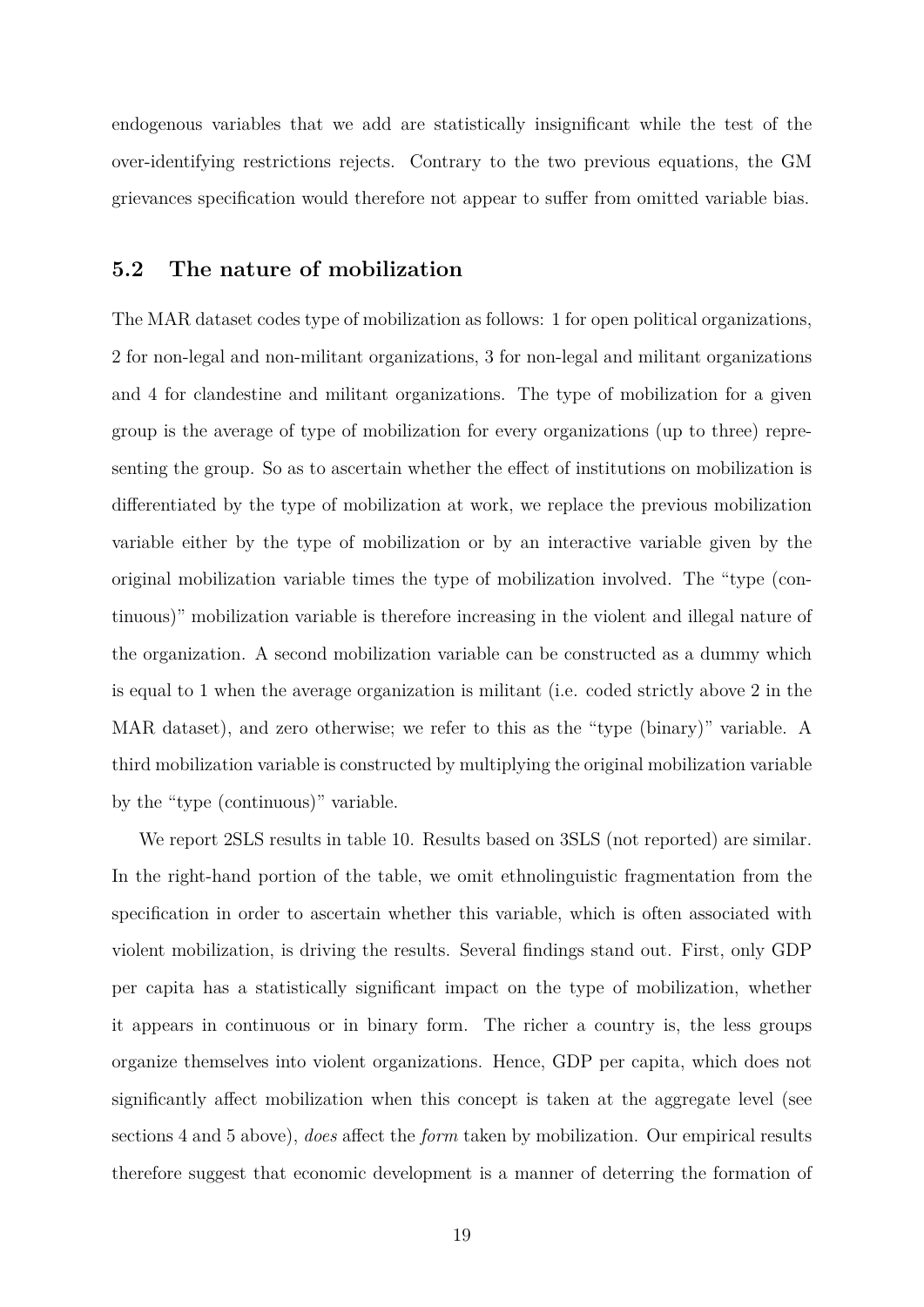violent and clandestine organizations in favor of groups that operate within the confines of the law. Second, bureaucratic quality has no significant impact on the form taken by mobilization. Given our previous findings that bureaucratic quality is a significant determinant of mobilization as a whole, this implies that the effect of institutions on mobilization was not driven by aggregation bias.

A robustness check of these results is provided by columns (3) and (6) of table 10. Here, the dependent variable is mobilization weighted by the type taken by the organization. Given the manner in which type is coded in the MAR database, more weight is given to violent organizations than to those of a legal ilk. If institutions influenced mobilization solely through legal organizations, then the coefficient associated with bureaucratic quality in these regressions should vanish or, at least, should decrease with respect to our previous findings. The corresponding coefficient reported in Table 5, 0*.*70, remains largely unchanged in column (3) (0*.*68) and in column (6) (0*.*83) of Table 10. Though the point estimates are of a similar magnitude, they are estimated much less precisely, with a standard error in column (3) that is sufficiently large for the coefficient to be statistically indistinguishable from zero.

# **6 Concluding Remarks**

In this paper, we have reconsidered the well-known results of the Gurr & Moore (1997) simultaneous equations model of rebellion, mobilization, grievances and repression by focusing both on the validity of the underlying identification strategy, and on the impact of institutions on the structural equations themselves. We have argued that institutions are likely to influence rebellion and mobilization given their key role in shaping the nature of the state as well as the incentives for the ruling elite to protect property rights and adhere to democratic norms.

Adding institutional variables to 3SLS and 2SLS estimation of the GM model suggests that they exert an ambiguous effect on rebellion. On one hand, bureaucratic quality directly prevents rebellion, probably through a deterrence effect linked to the strength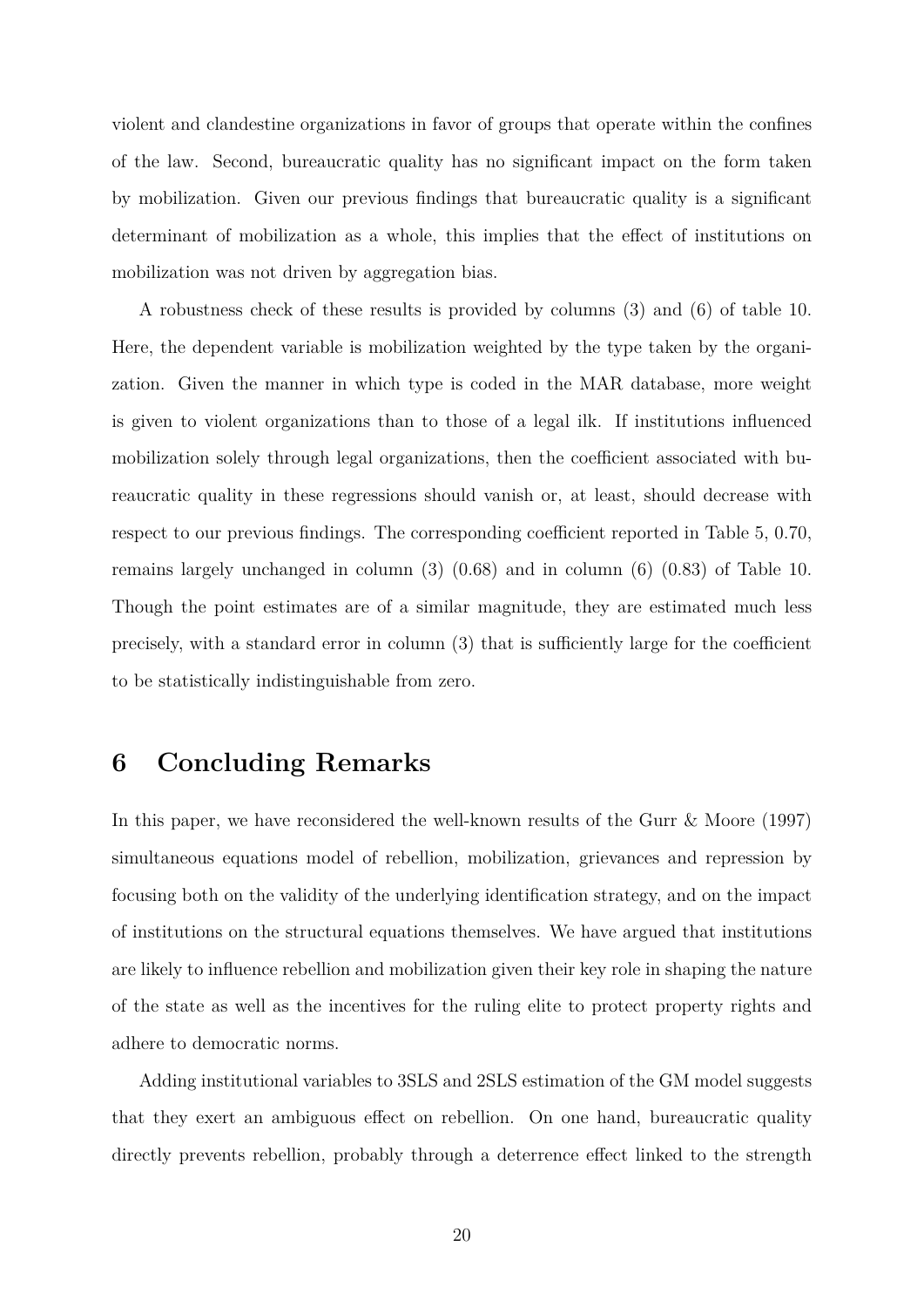of the state and its bureaucratic (including its military) apparatus. On the other hand, bureaucratic quality increases mobilization, which is itself an important determinant of rebellion. This effect of bureaucratic quality does not appear to be due to the emergence of institutional lobbying in response to a better institutional climate. To the contrary, working institutions increase all types of mobilization, probably as a result of predatory policies pursued by the state. Such policies are impossible to implement in the absence of an efficient and pliable bureaucracy at the service of the ruler. As such, bureaucratic quality, *ceteris paribus*, would appear to be a necessary condition for predatory policies, with these predatory policies provoking mobilization.

The findings reported in this paper have identified a reduced-form relationship, directly linking state power to mobilization. What is lacking is an intermediate relationship connecting bureaucratic quality and the type of policies that are implemented, as it must these policies that affect grievances and mobilization. Contrary to our initial intuition, discrimination and grievances do not react to bureaucratic quality. Identifying the specific channels through which state power affects policies will be a stimulating topic for future research.

# **References**

- Acemoglu, D. (2005), 'Politics and economics in weak and strong states', *Journal of Monetary Economics* **52**(7), 1199–1226.
- Acemoglu, D., Johnson, S. & Robinson, J. A. (2001), 'The colonial origins of comparative development: An empirical investigation', *American Economic Review* **91**(5), 1369– 1401.
- Acemoglu, D., Johnson, S. & Robinson, J. A. (2002), 'Reversal of fortune: Geography and institutions in the making of the modern world income distribution', *Quarterly Journal of Economics* **117**(4), 1231–1294.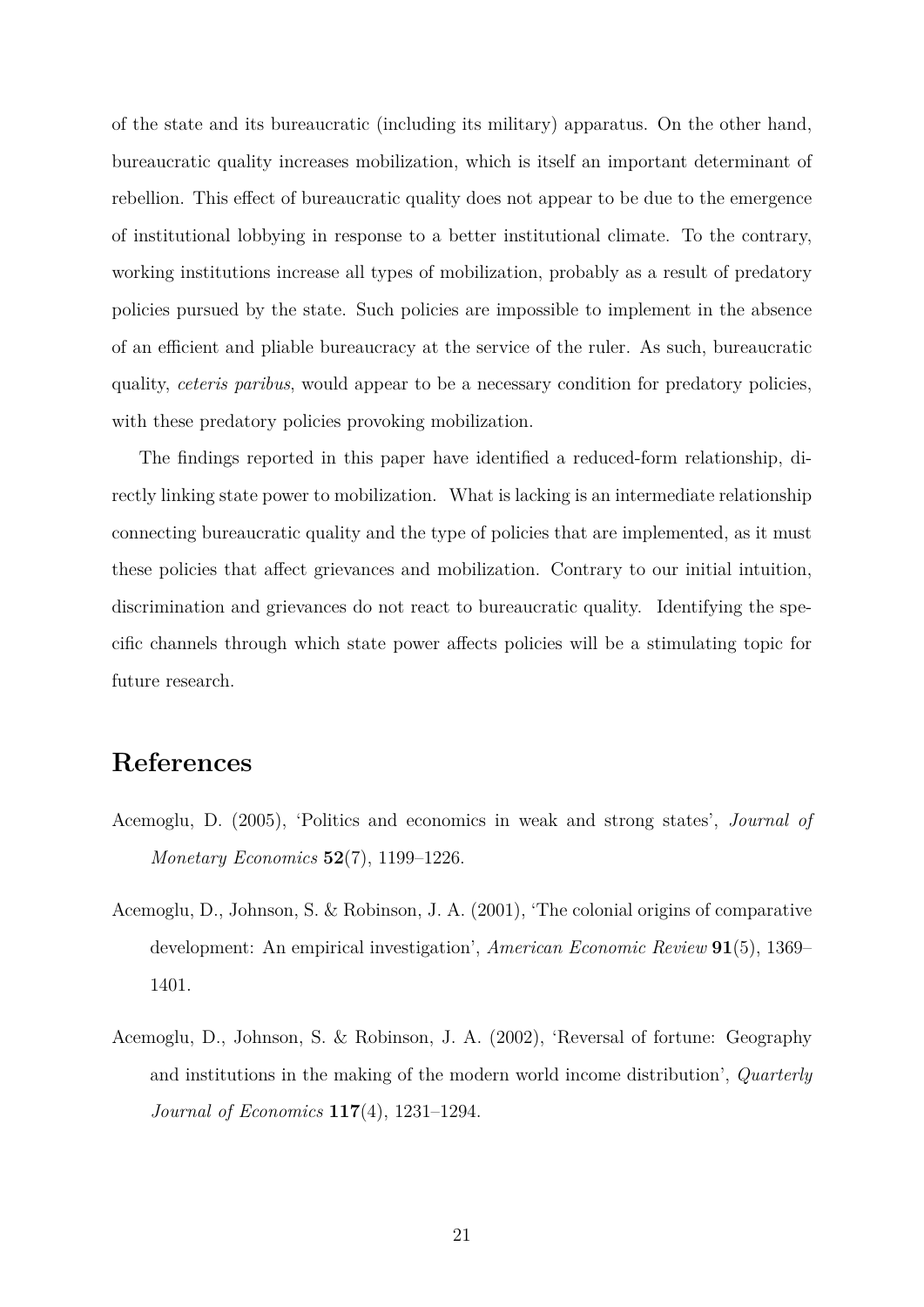- Acemoglu, D., Johnson, S. & Robinson, J. A. (2005), Institutions as the fundamental cause of long-run growth, *in* N. Holland, ed., 'Handbook of Economic Growth', Aghion, P. and Durlauf, S.
- Acemoglu, D. & Robinson, J. A. (2000), 'Why did the west extend the franchise ? growth, inequality and democracy in historical perspective', *Quarterly Journal of Economics* **115**(4), 1167–1199.
- Acemoglu, D. & Robinson, J. A. (2005), *Economic Origins of Dictatorship and Democracy*, Cambridge University Press, London UK.
- Acemoglu, D. & Robinson, J. A. (2006), 'De facto political power and institutional persistence', *American Economic Review Papers and Proceedings* **96**(2), 325–330.
- Alesina, A., Devleeschauwer, A., Easterly, W., Kurlat, S. & Wacziarg, R. (2003), 'Fractionalization', *Journal of Economic Growth* **8**(2), 155–194.
- Aumann, R. J. & Kurz, M. (1977), 'Power and taxes', *Econometrica* **45**(5), 1137–1161.
- Banerjee, A. & Iyer, L. (2005), 'History, institutions and economic performance: The legacy of colonial land tenure systems in india', *American Economic Review* **94**(4), 1190–1213.
- Besley, T. & Persson, T. (2010), 'State capacity, conflict and development', *Econometrica* **78**, 1–34.
- Buchanan, J. M. & Faith, R. L. (1987), 'Secession and the limits of taxation: Toward a theory of internal exit', *American Economic Review* **77**(5), 1023–1031.
- Collier, P., Elliott, L., Hegre, H., Hoeffler, A., Reynal-Querol, M. & Sambanis, N. (2003), *Breaking the Conflict Trap: Civil War and Development Policy*, Oxford University Press for World Bank.
- Collier, P. & Hoeffler, A. (2004), 'Greed and grievance in civil war', *Oxford Economic Papers* **56**(4), 563–595.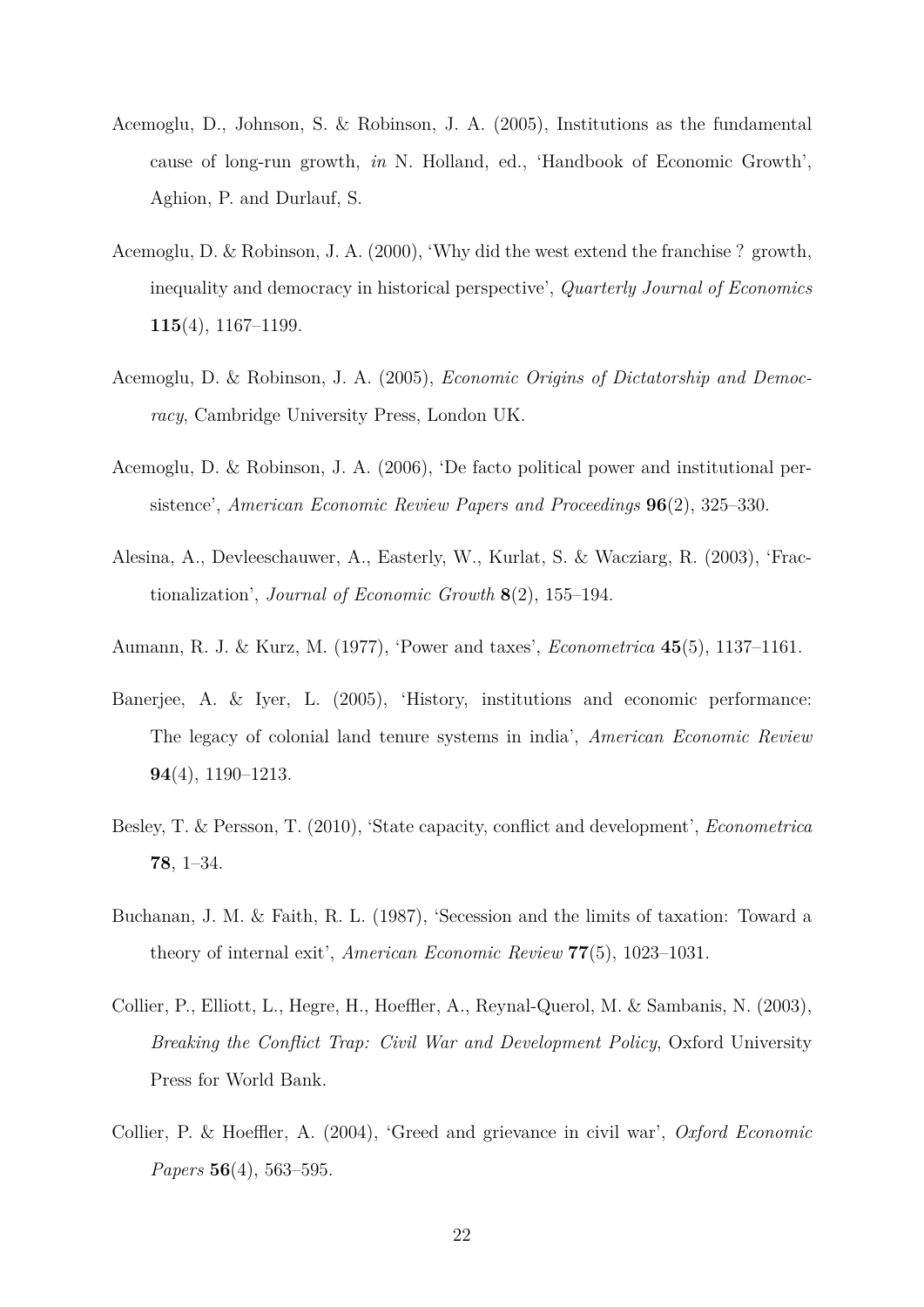- Davies, J. C. (1962), 'Toward a theory of revolution', *American Sociological Review* **27**(1), 5–19.
- DeRouen, K. R. J. & Sobek, D. (2004), 'The dynamics of civil war duration and outcome', *Journal of Peace Research* **41**(3), 303–320.
- Engerman, S. L. & Sokoloff, K. L. (1997), Factor endowments, institutions, and differential growth paths among new world economies, *in* S. C. Stanford University Press, ed., 'How Latin America Fell Behind', Haber, S.
- Engerman, S. L. & Sokoloff, K. L. (2005), 'Colonialism, inequality, and long-run paths of development', NBER Working Paper 11057.
- Esteban, J., Mayoral, L. & Ray, D. (2012), 'Ethnicity and conflict: An empirical study', *American Economic Review* **102**(4), 1310–1342.
- Fearon, J. D. & Laitin, D. D. (1999), 'Weak states, rough terrain, and large-scale ethnic violence since 1945', Paper prepared for delivery at the 1999 Annual Meetings of the American Political Science Association (APSA), 2-5 September 1999, Atlanta, GA.
- Fearon, J. D. & Laitin, D. D. (2003), 'Ethnicity, insurgency, and civil war', *American Political Science Review* **97**(1), 75–90.
- Feierabend, I. K. & Feierabend, R. L. (1966), 'Aggressive behaviors within polities, 1948- 1962: A cross-national study', *Journal of Conflict Resolution* **10**(3), 249–271.
- Feierabend, I. K. & Feierabend, R. L. (1972), Systemic conditions of political agression: An application of frustration-agression theory, *in* I. Feierabend, R. Feierabend & T. Gurr, eds, 'Anger, Violence and Politics', Englewood Cliffs, NJ: Prentice-Hall, pp. 136–183.
- Fjelde, H. & De Soysa, I. (2009), 'Coercion, co-optation, or cooperation? : State capacity and the risk of civil war, 1961 ??2004', *Conflict Management and Peace Science* **26**(5), 5–25.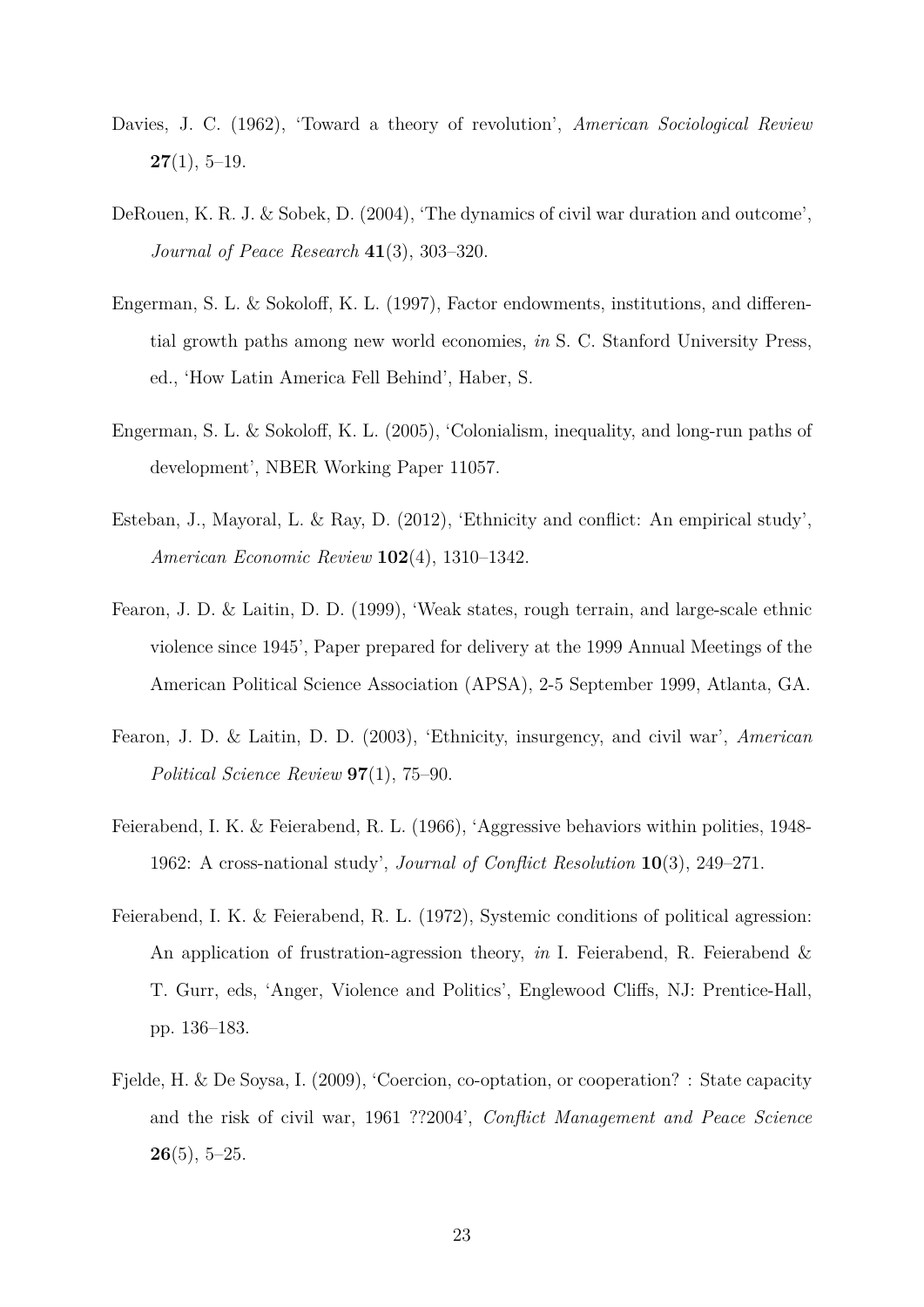- Galtung, J. (1964), 'A structural theory of aggression', *Journal of Peace Research* **1**(2), 95–119.
- Gamson, W. A. (1975), *The Strategy of Social Protest*, Homewood, IL: Dorsey.
- Grossman, H. I. & Noh, S. J. (1990), 'A theory of kleptocracy with probabilistic survival and reputation', *Economics and Politics* **2**(2), 157–171.
- Gurr, T. R. (1968), 'A causal model of civil strife: A comparative analysis using new indices', *American Political Science Review* **62**(4), 1104–1124.
- Gurr, T. R. (1970), *Why Men Rebel*, Princeton University Press, NJ.
- Gurr, T. R. (1993*a*), 'Minorities at risk: A global view of ethnopolitical conflict', United States Institute of Peace, Washington DC.
- Gurr, T. R. (1993*b*), 'Why minorities rebel: A global analysis of communal mobilization and conflict since 1945', *International Political Science Review* **14**(2), 161–201.
- Gurr, T. R. (1994), 'Peoples against states: Ethnopolitical conflict and the changing world system: 1994 presidential address', *International Studies Quarterly* **38**(3), 347–377.
- Gurr, T. R. & Duvall, R. (1973), 'Civil conflict in the 1960s: A reciprocal theoretical system with parameter estimates', *Comparative Political Studies* **6**, 135–169.
- Gurr, T. R. & Moore, W. H. (1997), 'Ethnopolitical rebellion: A cross-sectional analysis of the 1980s with risk assessments for the 1990s', *American Journal of Political Science* **41**(4), 1079–1103.
- Hendrix, C. S. (2010), 'Measuring state capacity: Theoretical and empirical implications for the study of civil conflict', *Journal of Peace Research* **47**(3), 273–285.
- Herbst, J. (2000), *States and Power in Africa: Comparative Lessons in Authority and Control*, Princeton University Press, NJ.
- Holtermann, H. (2012), 'Explaining the development-civil war relationship', *Conflict Management and Peace Science* **29**(1), 56–78.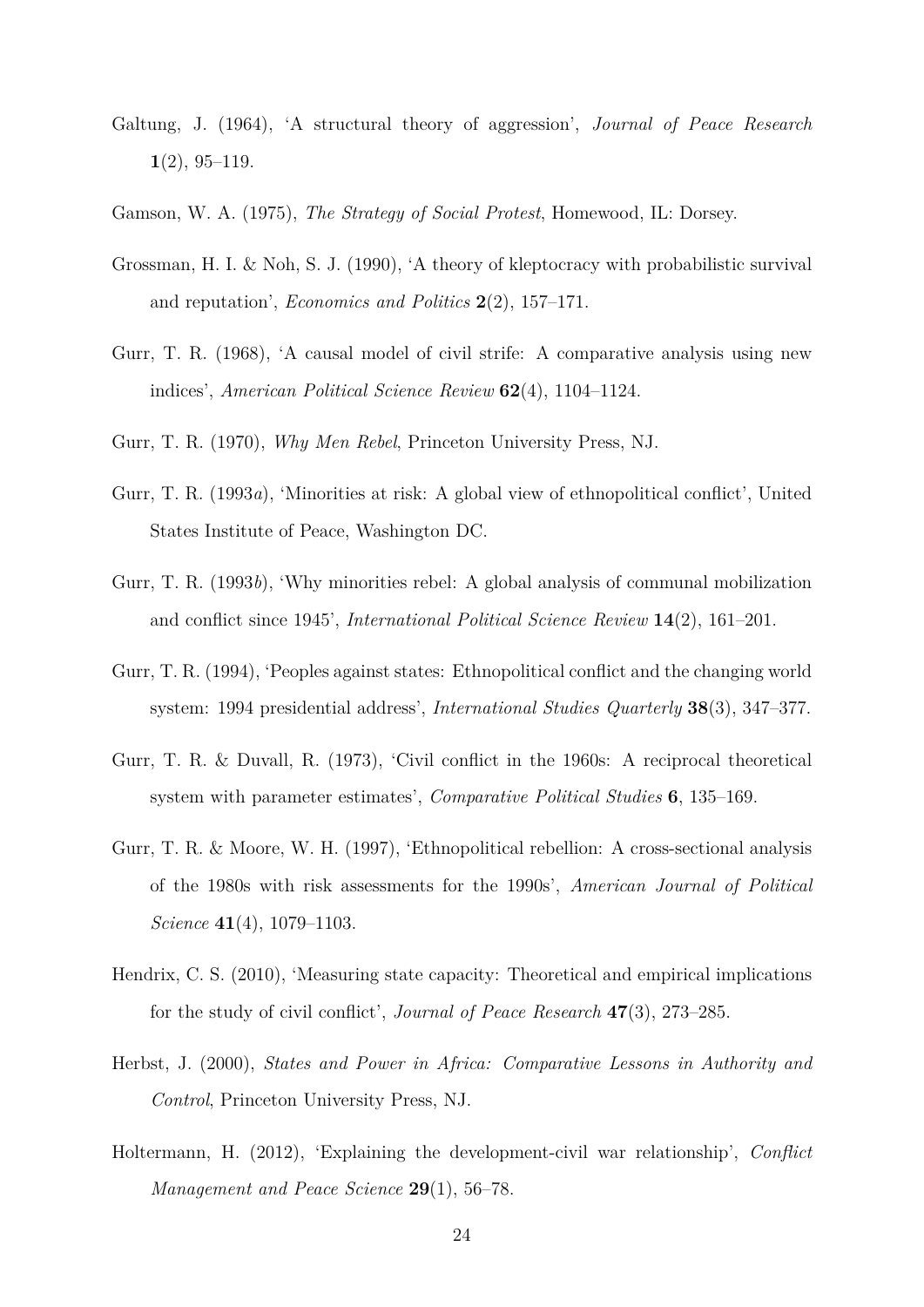- Jenkins, J. & Perrow, C. (1977), 'Insurgency of the powerless: Farm worker movements (1946-1972)', *American Sociological Review* **42**(2), 249–268.
- Korpi, W. (1974), 'Conflict, power and relative deprivation', *American Political Science Review* **68**(4), 1569–1578.
- Lindström, R. & Moore, W. H. (1995), 'Deprived, rational or both ? "why minorities rebel" revisited', *Journal of Political and Military Sociology* **23**, 167–190.
- McCarthy, J. D. & Zald, M. N. (1977), 'Resource mobilization and social movements: A partial theory', *American Journal of Sociology* **82**(6), 1212–1241.
- McGuire, M. C. & Olson, M. (1996), 'The economics of autocracy and majority rule: The invisible hand and the use of force', *Journal of Economic Literature* **34**(1), 72–96.
- Montalvo, J. & Reynal-Querol, M. (2005), 'Ethnic polarization, potential conflict and civil war', *American Economic Review* **95**, 796–816.
- Moore, W. H. & Jaggers, K. (1990), 'Deprivation, mobilization and the state: A synthetic model of rebellion', *Journal of Developing Societies* **6**(1), 17–36.
- North, D. C. (1990), *Institutions, Institutional Change, and Economic Performance*, Cambridge University Press, NY.
- Oberschall, A. (1973), *Social Conflict and Social Movements*, Englewood Cliffs, NJ: Prentice-Hall.
- Snyder, D. & Tilly, C. (1972), 'Hardship and collective violence in france, 1830 to 1960', *American Sociological Review* **37**(5), 520–532.
- Stock, J. H., Wright, J. T. & Yogo, M. (2002), 'A survey of weak instruments and weak identification in generalized methods of moments', *Journal of Business and Economic Statistics* **20**(4), 518–529.
- Tilly, C. (1975), Revolutions and collective violence, *in* F. Greenstein & N. Polsby, eds, 'Handbook of Political Science, Vol. III', Reading, Mass: Addison-Wesley, pp. 483– 555.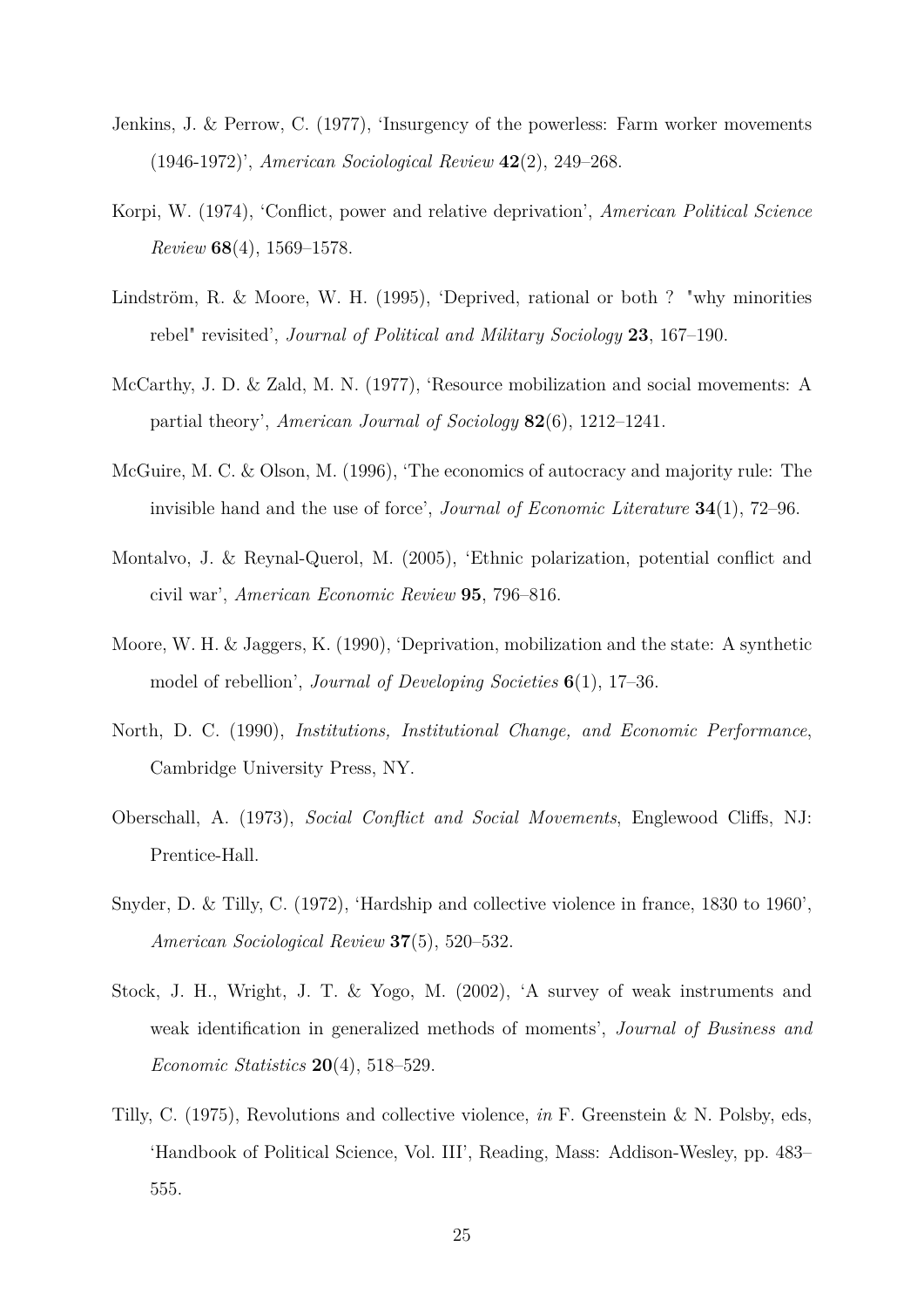Tilly, C. (1978), *From Mobilization to Revolution*, Reading, Mass: Addison-Wesley.

World Bank (2003), 'World development indicators', Washington, DC: World Bank.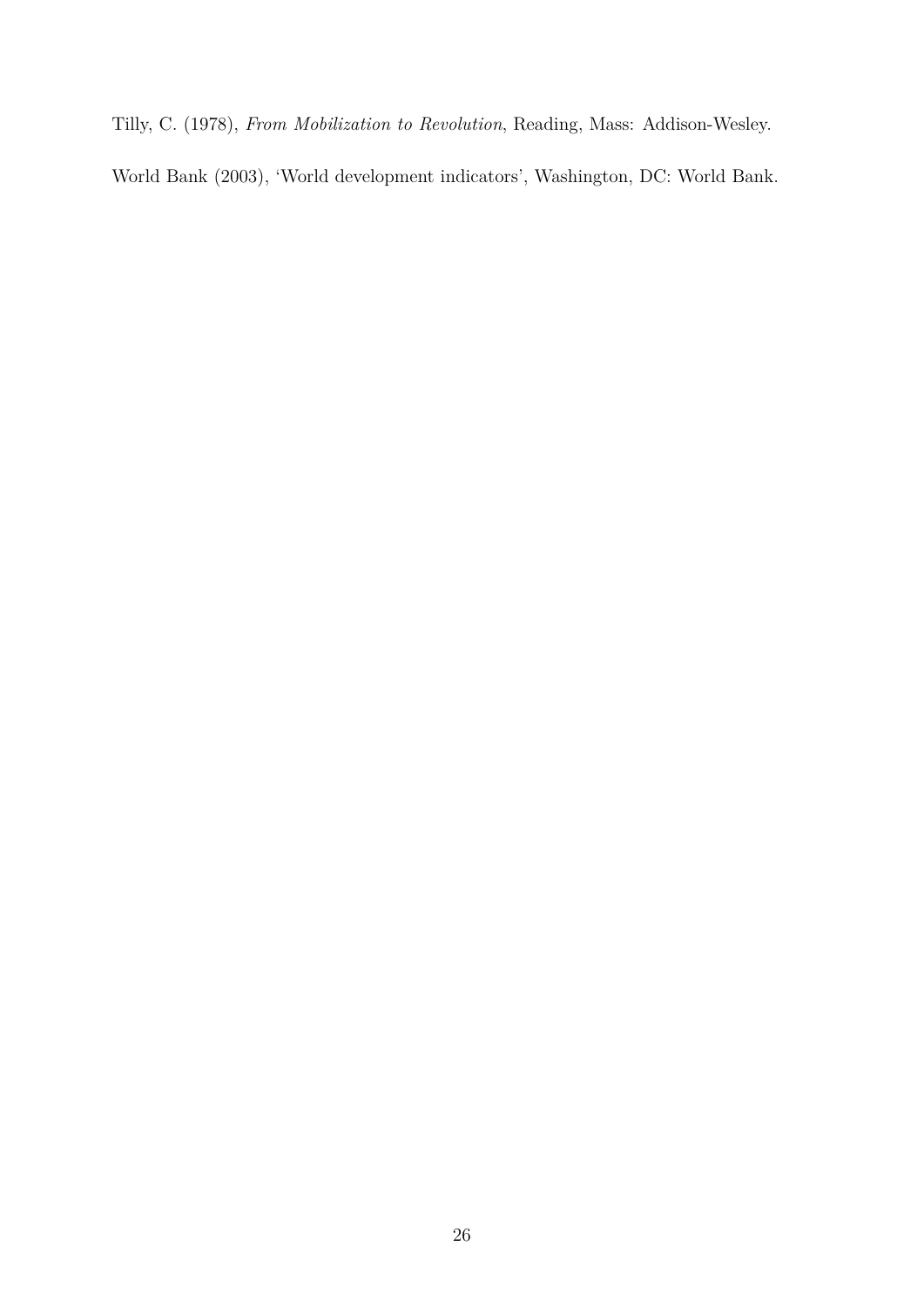| Sample                                | Original                 |                                                                   | Ex-colonies                            |                          |                                                     |                          |                          |
|---------------------------------------|--------------------------|-------------------------------------------------------------------|----------------------------------------|--------------------------|-----------------------------------------------------|--------------------------|--------------------------|
| Discrimination variables assumed      | Exogenous                |                                                                   |                                        |                          | Endogenous                                          |                          |                          |
|                                       | (1)                      | (2)                                                               | (3)                                    | (4)                      | (5)                                                 | (6)                      | (7)                      |
| Equation 1: Rebellion                 |                          |                                                                   |                                        |                          |                                                     |                          |                          |
| Grievances                            | $-0.13 - 0.51$<br>(0.12) | (0.25)                                                            | 0.59<br>(0.18)                         | 0.69<br>(0.19)           | 0.67<br>(0.21)                                      | 0.98<br>(0.34)           | 0.13<br>(0.26)           |
| Mobilization                          | 1.83                     | 3.12                                                              | 0.89                                   | 0.78                     | 0.75                                                | 0.79                     | 1.79                     |
| Democratic Power                      | (0.41)                   | (0.71)<br>$-0.05 -0.05 -0.07 -0.06 -0.06 -0.06 -0.01$             | (0.31)                                 | (0.31)                   | (0.29)                                              | (0.45)                   | (0.35)                   |
| International Rebellion               | (0.01)<br>0.57<br>(0.16) | (0.02)<br>0.46                                                    | (0.02)<br>$-0.03 - 0.18 - 0.13 - 0.21$ |                          | $(0.02)$ $(0.02)$                                   | (0.03)                   | (0.03)<br>0.21           |
| GDP per capita                        |                          | (0.27)                                                            | (0.24)                                 |                          | $(0.26)$ $(0.26)$ $(0.30)$<br>$-0.58 - 0.64 - 0.73$ |                          | (0.30)<br>0.63<br>(0.69) |
| Ethnolinguistic fragmentation in 1960 |                          |                                                                   |                                        | (0.48)                   | $(0.53)$ $(0.69)$<br>0.00<br>(0.01)                 | 0.01<br>(0.02)           | 0.02<br>(0.02)           |
| Law and Order                         |                          |                                                                   |                                        |                          |                                                     | $-0.01$<br>(0.44)        |                          |
| Bureaucracy Quality                   |                          |                                                                   |                                        |                          |                                                     |                          | $-3.09$<br>(0.86)        |
| Equation 2: Mobilization              |                          |                                                                   |                                        |                          |                                                     |                          |                          |
| Group Coherence                       | 0.27<br>(0.11)           | 0.19<br>(0.15)                                                    | 0.49<br>(0.18)                         | 0.48<br>(0.18)           | 0.60<br>(0.20)                                      | 0.50<br>(0.24)           | 0.67<br>(0.21)           |
| Repression                            |                          | $-0.59 - 0.46 - 1.33 - 1.43 - 1.58 - 1.19 - 1.74$                 |                                        |                          |                                                     |                          |                          |
| Grievances                            | (0.31)<br>0.34<br>(0.05) | (0.28)<br>0.41<br>(0.07)                                          | (0.35)<br>0.42<br>(0.07)               | (0.34)<br>0.43<br>(0.07) | (0.36)<br>0.51<br>(0.09)                            | (0.40)<br>0.63<br>(0.10) | (0.40)<br>0.61<br>(0.10) |
| <i>Equation 3: Grievances</i>         |                          |                                                                   |                                        |                          |                                                     |                          |                          |
| Political Discrimination              | (0.21)                   | $-0.04$ $-0.36$ $-3.69$ $-3.64$ $-3.00$ $-1.25$ $-3.17$<br>(0.26) |                                        | $(0.70)$ $(0.71)$        | $(0.70)$ $(0.71)$                                   |                          |                          |
| Economic Discrimination               | 0.67<br>(0.24)           | 0.52<br>(0.28)                                                    | 2.40<br>(0.75)                         | 2.35<br>(0.74)           | 2.10<br>(0.73)                                      | 1.55<br>(0.84)           | (0.81)<br>2.69<br>(0.80) |
| Demographic Distress                  | 0.34<br>(0.07)           | 0.34<br>(0.09)                                                    | 0.35<br>(0.10)                         | 0.36<br>(0.10)           | 0.33<br>(0.10)                                      | 0.32<br>(0.10)           | 0.34<br>(0.10)           |
| Lost Autonomy                         | 0.89<br>(0.30)           | 0.60<br>(0.36)                                                    | 1.10<br>(0.47)                         | 1.10<br>(0.47)           | 0.89<br>(0.50)                                      | 0.57<br>(0.60)           | 1.25<br>(0.54)           |
| Past Repression                       | 0.48<br>(0.15)           | 0.58<br>(0.17)                                                    | 0.60<br>(0.20)                         | 0.59<br>(0.20)           | 0.51<br>(0.20)                                      | 0.45<br>(0.21)           | 0.25<br>(0.21)           |
| Equation 4: Representon               |                          |                                                                   |                                        |                          |                                                     |                          |                          |
| Democracy                             | $-0.02$<br>(0.01)        | 0.01<br>(0.02)                                                    | 0.02<br>(0.02)                         | 0.01<br>(0.02)           | 0.02<br>(0.02)                                      | 0.02<br>(0.03)           | 0.02<br>(0.02)           |
| Past Repression Success               | 0.34<br>(0.10)           | 0.32<br>(0.14)                                                    | 0.24<br>(0.16)                         | 0.19<br>(0.16)           | 0.16<br>(0.16)                                      | 0.12<br>(0.21)           | 0.14<br>(0.17)           |
| Observations                          | 202                      | 120                                                               | 101                                    | 99                       | 94                                                  | 80                       | 91                       |

Table 1: Rebellion, mobilization, grievances and repression: 3SLS estimates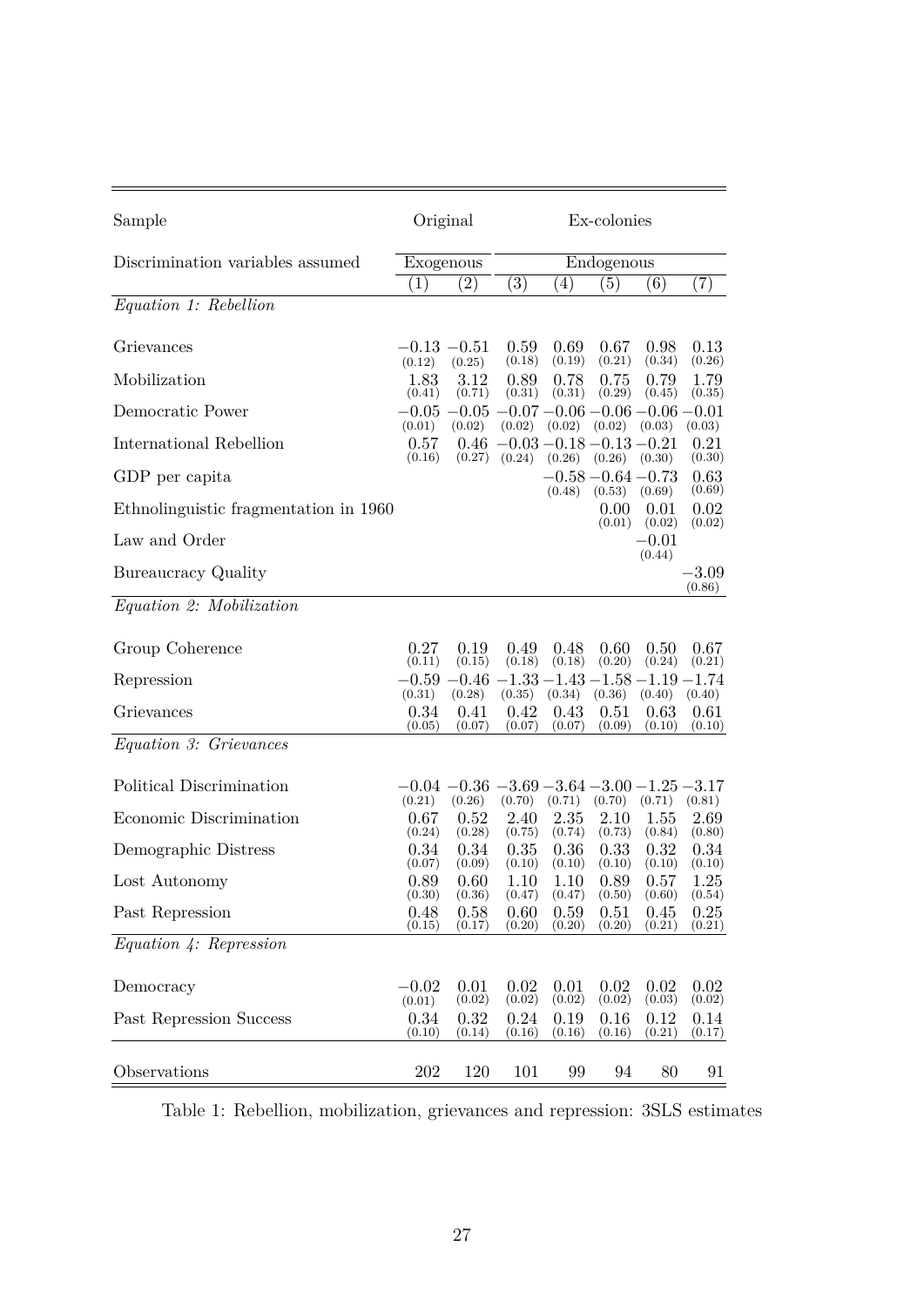| Dependent variable                |                |                                        |                |                                        | Political discrimination Economic discrimination                   |                                           |                |                   |
|-----------------------------------|----------------|----------------------------------------|----------------|----------------------------------------|--------------------------------------------------------------------|-------------------------------------------|----------------|-------------------|
| Corresponding col. in Table 1     | (3)            | $\left( 4\right)$                      | (5)            | (6)                                    | $\left( 3\right)$                                                  | $\left( 4\right)$                         | (5)            | (6)               |
| $AJR$ instruments                 |                |                                        |                |                                        |                                                                    |                                           |                |                   |
| Settler mortality                 | (0.15)         | (0.15)                                 | (0.16)         | (0.20)                                 | $-0.15 - 0.17 - 0.15 - 0.36 - 0.29 - 0.31 - 0.25 - 0.17$<br>(0.15) | (0.15)                                    | (0.16)         | (0.19)            |
| Democracy in 1900                 | (0.14)         | (0.14)                                 | (0.14)         | (0.18)                                 | $-0.05 - 0.05 - 0.06 - 0.21 - 0.18 - 0.18 - 0.22 - 0.27$<br>(0.14) | (0.14)                                    | (0.14)         | (0.17)            |
| Constr. on executive in 1900      | 0.00<br>(0.16) | 0.00<br>(0.16)                         | 0.02<br>(0.17) | 0.16<br>(0.18)                         | 0.09<br>(0.16)                                                     | 0.09<br>(0.16)                            | 0.18<br>(0.17) | 0.25<br>(0.18)    |
| Prop. of white settlers in 1900   | 0.00<br>(0.01) | 0.00<br>(0.01)                         |                | $0.00 - 0.01$<br>$(0.01)$ $(0.02)$     | 0.00<br>(0.01)                                                     | 0.00<br>(0.01)                            | 0.01<br>(0.01) | 0.01<br>(0.02)    |
| Log of population density in 1500 | 0.01<br>(0.11) | 0.01<br>(0.11)                         | (0.12)         | $0.00 - 0.19$<br>(0.17)                | 0.05<br>(0.11)                                                     | 0.04<br>(0.11)                            | 0.03<br>(0.12) | 0.09<br>(0.17)    |
| Exogenous controls                |                |                                        |                |                                        |                                                                    |                                           |                |                   |
| Demographic Distress              | 0.07<br>(0.03) | 0.07<br>(0.03)                         | 0.07<br>(0.03) | 0.09<br>(0.03)                         | 0.09<br>(0.03)                                                     | 0.09<br>(0.03)                            | 0.09<br>(0.03) | 0.08<br>(0.03)    |
| Lost Autonomy                     | 0.20<br>(0.15) | 0.20<br>(0.15)                         | 0.18<br>(0.16) | 0.22<br>(0.16)                         | (0.15)                                                             | $-0.18$ $-0.19$ $-0.27$ $-0.32$<br>(0.15) | (0.16)         | (0.16)            |
| Past Repression                   | 0.04<br>(0.07) | 0.04<br>(0.07)                         | (0.07)         | $0.01 - 0.06$<br>(0.08)                | 0.26<br>(0.07)                                                     | 0.26<br>(0.07)                            | 0.23<br>(0.07) | 0.20<br>(0.08)    |
| International Rebellion           | (0.10)         | $-0.27 - 0.26 - 0.23 - 0.28$<br>(0.10) | (0.10)         | (0.11)                                 | $-0.29 - 0.28 - 0.26$<br>(0.10)                                    | $(0.10)$ $(0.10)$                         |                | $-0.27$<br>(0.11) |
| Democratic Power                  | 0.01<br>(0.01) | 0.01<br>(0.01)                         | 0.01<br>(0.01) | 0.01<br>(0.01)                         |                                                                    | $0.00 - 0.01 - 0.01$<br>$(0.01)$ $(0.01)$ | (0.01)         | 0.00<br>(0.01)    |
| Ethnolinguistic Fragmentation     |                |                                        | 0.00<br>(0.01) | 0.01<br>(0.01)                         |                                                                    |                                           | 0.01<br>(0.01) | 0.01<br>(0.01)    |
| Group Coherence                   |                | $(0.10)$ $(0.10)$ $(0.11)$             |                | $-0.13 - 0.14 - 0.17 - 0.12$<br>(0.12) | $-0.17 - 0.18 - 0.18 - 0.22$<br>(0.11)                             | (0.10)                                    | (0.11)         | (0.12)            |
| Democracy                         | (0.03)         | $-0.07 - 0.06 - 0.07 - 0.06$<br>(0.03) | (0.03)         | (0.03)                                 | 0.03<br>(0.03)                                                     | 0.03<br>(0.03)                            | 0.02<br>(0.03) | 0.00<br>(0.03)    |
| Past Repression Success           | 0.10<br>(0.16) | 0.12<br>(0.16)                         | 0.14<br>(0.18) | 0.36<br>(0.20)                         | (0.16)                                                             | $-0.08 - 0.07 - 0.01 - 0.01$<br>(0.16)    | (0.17)         | (0.20)            |
| $R^2$                             | 0.23           | 0.23                                   | 0.23           | 0.29                                   | 0.40                                                               | 0.42                                      | 0.42           | 0.44              |
| $F$ -statistic                    | 2.00           | 1.99                                   | 1.66           | 1.93                                   | 4.40                                                               | 4.76                                      | 4.01           | 3.69              |
| "Partialled out" reduced form     |                |                                        |                |                                        |                                                                    |                                           |                |                   |
| $R^2$                             | 0.02           | 0.02                                   | 0.01           | 0.07                                   | 0.06                                                               | 0.07                                      | 0.06           | 0.06              |
| $F$ -statistic                    | 0.32           | 0.36                                   | 0.25           | 1.15                                   | 1.33                                                               | 1.47                                      | 1.20           | 1.00              |
| Observations                      | 101            | 99                                     | 94             | 80                                     | 101                                                                | 99                                        | 94             | 80                |

Table 2: Reduced forms for political and economic discrimination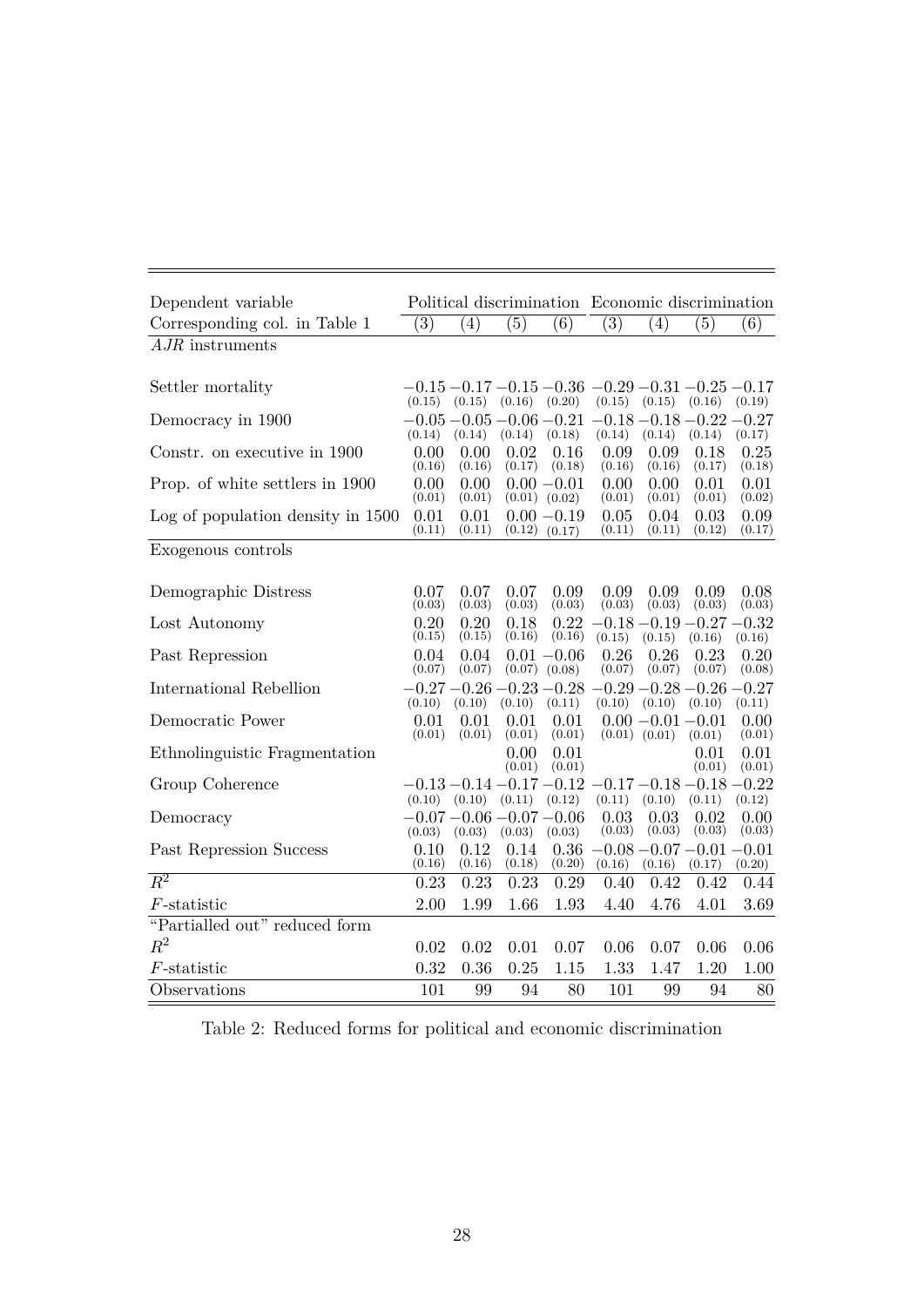|                                       | (1)                      | (2)                                       | (3)                      | (4)                      | (5)                             | (6)                      |
|---------------------------------------|--------------------------|-------------------------------------------|--------------------------|--------------------------|---------------------------------|--------------------------|
| Equation 1: Rebellion                 |                          |                                           |                          |                          |                                 |                          |
| Grievances                            | 0.36<br>(0.30)           | 0.48<br>(0.20)                            | (0.31)                   | $0.43 - 0.31$<br>(0.25)  | (0.31)                          | $0.45 - 0.18$<br>(0.24)  |
| Mobilization                          | 1.40<br>(0.42)           | 1.08<br>(0.30)                            | 1.29<br>(0.44)           | 2.47<br>(0.37)           | 1.28<br>(0.43)                  | 2.43<br>(0.35)           |
| Democratic Power                      |                          | $-0.04 - 0.04 - 0.04$                     |                          | (0.03)                   | $0.02 - 0.03$                   | 0.02                     |
| International Rebellion               | (0.03)<br>0.18           | (0.03)<br>0.02                            | (0.03)<br>0.20           | 0.48                     | (0.03)<br>0.19                  | (0.03)<br>0.35           |
| GDP per capita                        | (0.30)<br>$-0.23\,$      | (0.27)<br>$-0.77 - 0.27$                  | (0.30)                   | (0.30)                   | (0.30)<br>$1.28 - 0.30$         | (0.29)<br>0.77           |
| Ethnolinguistic fragmentation in 1960 | (0.62)<br>0.00<br>(0.02) | (0.53)<br>$-0.01$<br>(0.02)               | (0.64)<br>0.00<br>(0.02) | (0.72)<br>0.02<br>(0.02) | (0.63)<br>0.00<br>(0.02)        | (0.66)<br>0.01<br>(0.02) |
| Law and Order                         |                          |                                           | 0.31                     |                          | 0.61                            |                          |
| Bureaucratic Quality                  |                          |                                           | (0.41)                   | $-4.51\,$<br>(0.80)      | (0.47)                          | $-4.42\,$<br>(0.78)      |
| Equation 2: Mobilization              |                          |                                           |                          |                          |                                 |                          |
| Group Coherence                       | 0.44<br>(0.23)           | 0.52<br>(0.19)                            | 0.45<br>(0.23)           | 0.46<br>(0.18)           | 0.42<br>(0.23)                  | 0.42<br>(0.17)           |
| Repression                            | $-0.83\,$                | $-1.21$                                   |                          |                          | $-0.87$ $-1.05$ $-0.84$ $-1.01$ |                          |
| Grievances                            | (0.37)<br>0.64           | (0.35)<br>0.57                            | (0.37)<br>0.64           | (0.35)<br>0.56           | (0.37)<br>0.65                  | (0.34)<br>0.54           |
| Law and Order                         | (0.09)<br>0.17<br>(0.23) | (0.09)                                    | (0.09)<br>0.32<br>(0.26) | (0.09)                   | (0.09)<br>0.36<br>(0.32)        | (0.09)                   |
| Bureaucratic Quality                  |                          | 0.58<br>(0.25)                            |                          | 0.62<br>(0.25)           |                                 | 0.30<br>(0.27)           |
| <i>Equation 3: Grievances</i>         |                          |                                           |                          |                          |                                 |                          |
| Political Discrimination              | $-0.70$<br>(0.30)        | $-0.60 -0.70 -0.47 -0.66 -0.47$<br>(0.28) | (0.30)                   | (0.31)                   | (0.30)                          | (0.28)                   |
| Economic Discrimination               | 0.24<br>(0.32)           | 0.11<br>(0.29)                            | 0.24<br>(0.32)           | 0.31<br>(0.31)           | 0.18<br>(0.32)                  | 0.12<br>(0.29)           |
| Demographic Distress                  | 0.37<br>(0.09)           | 0.40<br>(0.09)                            | 0.37<br>(0.09)           | 0.39<br>(0.09)           | 0.35<br>(0.09)                  | 0.37<br>(0.09)           |
| Lost Autonomy                         | 0.42<br>(0.40)           | 0.39<br>(0.37)                            | 0.43<br>(0.40)           | 0.43<br>(0.39)           | 0.37<br>(0.39)                  | 0.47<br>(0.36)           |
| Past Repression                       | 0.49<br>(0.18)           | 0.59<br>(0.17)                            | 0.48<br>(0.18)           | 0.44<br>(0.19)           | 0.50<br>(0.17)                  | 0.54<br>(0.19)           |
| Law and Order                         |                          |                                           |                          |                          | $-0.64$<br>(0.42)               |                          |
| Bureaucratic Quality                  |                          |                                           |                          |                          |                                 | 1.77<br>(0.51)           |
| Equation 4: Representon               |                          |                                           |                          |                          |                                 |                          |
| Democracy                             | 0.01                     | 0.01                                      | 0.01                     | 0.01                     | 0.01                            | 0.02                     |
| Past Repression Success               | (0.03)<br>0.16<br>(0.12) | (0.02)<br>0.22<br>(0.18)                  | (0.03)<br>0.15<br>(0.22) | (0.02)<br>0.16<br>(0.18) | (0.03)<br>0.17<br>(0.22)        | (0.02)<br>0.20<br>(0.17) |
| Observations                          | 80                       | 91                                        | 80                       | 91                       | 80                              | 91                       |

Table 3: GM model augmented with institutions: 3SLS estimates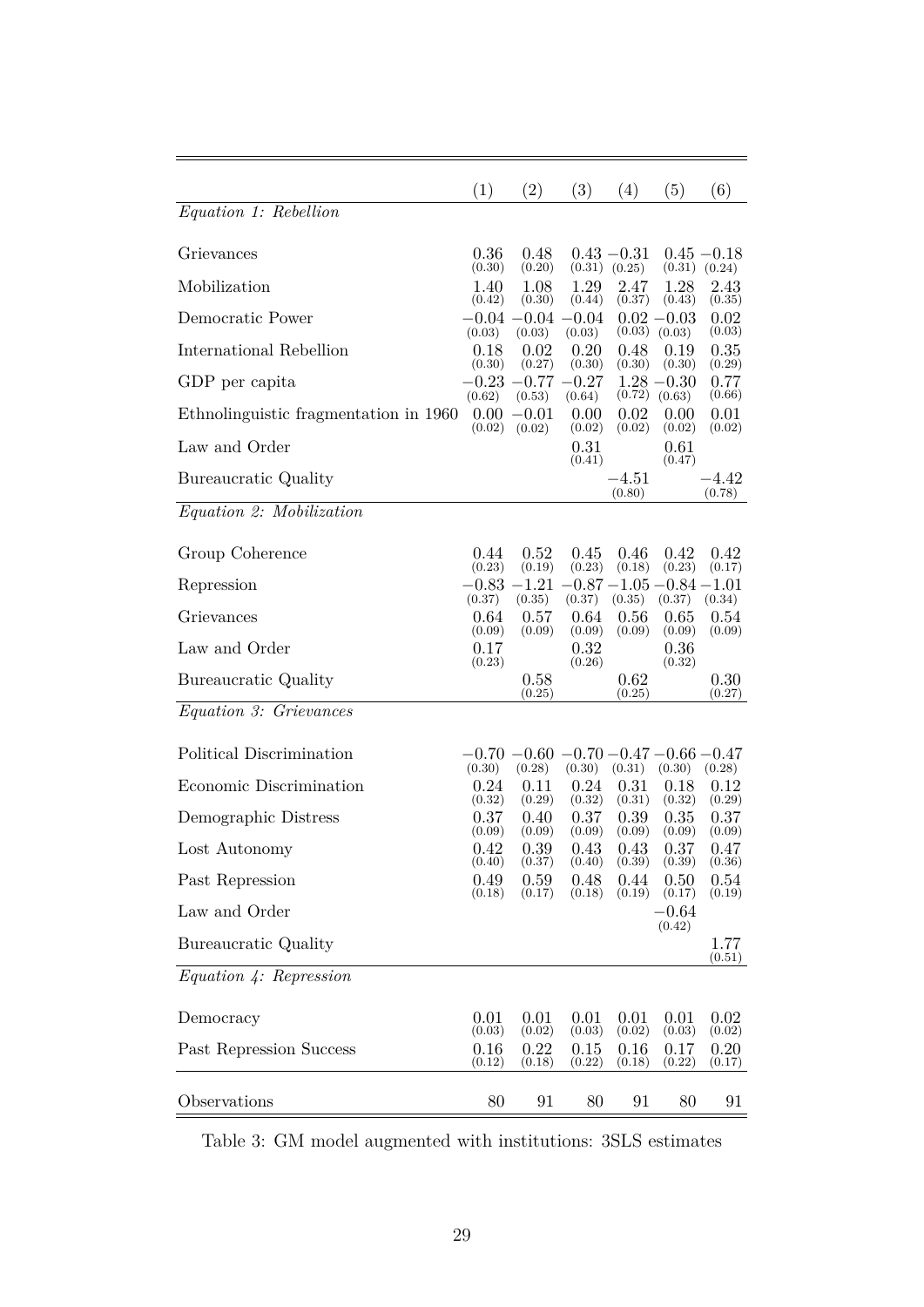| Dependent variable<br>Corresponding col. in Table 3 | Law and Order<br>$(1-3-5)$ | Bureaucratic Quality<br>$(2-4-6)$ |
|-----------------------------------------------------|----------------------------|-----------------------------------|
| $A$ <i>JR</i> instruments                           |                            |                                   |
|                                                     |                            |                                   |
| Settler mortality                                   | $-0.37$                    | $-0.36$                           |
|                                                     | (0.25)                     | (0.16)                            |
| Democracy in 1900                                   | 0.44<br>(0.22)             | $-0.24$<br>(0.14)                 |
| Constr. on executive in 1900                        | $-0.21$                    | 0.09                              |
| Prop. of white settlers in 1900                     | (0.23)<br>$-0.05$          | (0.16)<br>$-0.01$                 |
|                                                     | (0.02)                     | (0.01)                            |
| Log of population density in 1500                   | $-0.74$<br>(0.22)          | $-0.12$<br>(0.12)                 |
| Exogenous controls                                  |                            |                                   |
|                                                     |                            |                                   |
| Political Discrimination                            | $-0.15$                    | 0.12                              |
|                                                     | (0.17)                     | (0.12)                            |
| Economic Discrimination                             | $-0.03$<br>(0.17)          | 0.09<br>(0.12)                    |
| Demographic Distress                                | 0.01                       | $-0.03$                           |
|                                                     | (0.04)                     | (0.03)                            |
| Lost Autonomy                                       | $-0.19$                    | $-0.09$                           |
| Past Repression                                     | (0.21)<br>$-0.02$          | (0.16)<br>$-0.22$                 |
|                                                     | (0.11)                     | (0.08)                            |
| International Rebellion                             | 0.06                       | 0.06                              |
| Democratic Power                                    | (0.15)<br>$-0.04$          | (0.11)<br>0.03                    |
|                                                     | (0.01)                     | (0.01)                            |
| Ethnolinguistic Fragmentation                       | 0.02<br>(0.01)             | 0.00<br>(0.01)                    |
| Group Coherence                                     | 0.27                       | 0.14                              |
|                                                     | (0.15)                     | (0.11)                            |
| Democracy                                           | 0.04<br>(0.04)             | $-0.01$<br>(0.03)                 |
| Past Repression Success                             | $-0.05$                    | 0.30                              |
|                                                     | (0.26)                     | (0.17)                            |
| $R^2$                                               | 0.42                       | $0.43\,$                          |
| $F$ -statistic                                      | 2.87                       | 3.53                              |
| "Partialled out" reduced form                       |                            |                                   |
| $R^2$                                               | 0.31                       | 0.13                              |
| $F$ -statistic                                      | 6.81                       | 2.63                              |
| Observations                                        | 80                         | 91                                |

Table 4: Reduced forms for rule of law and bureaucratic quality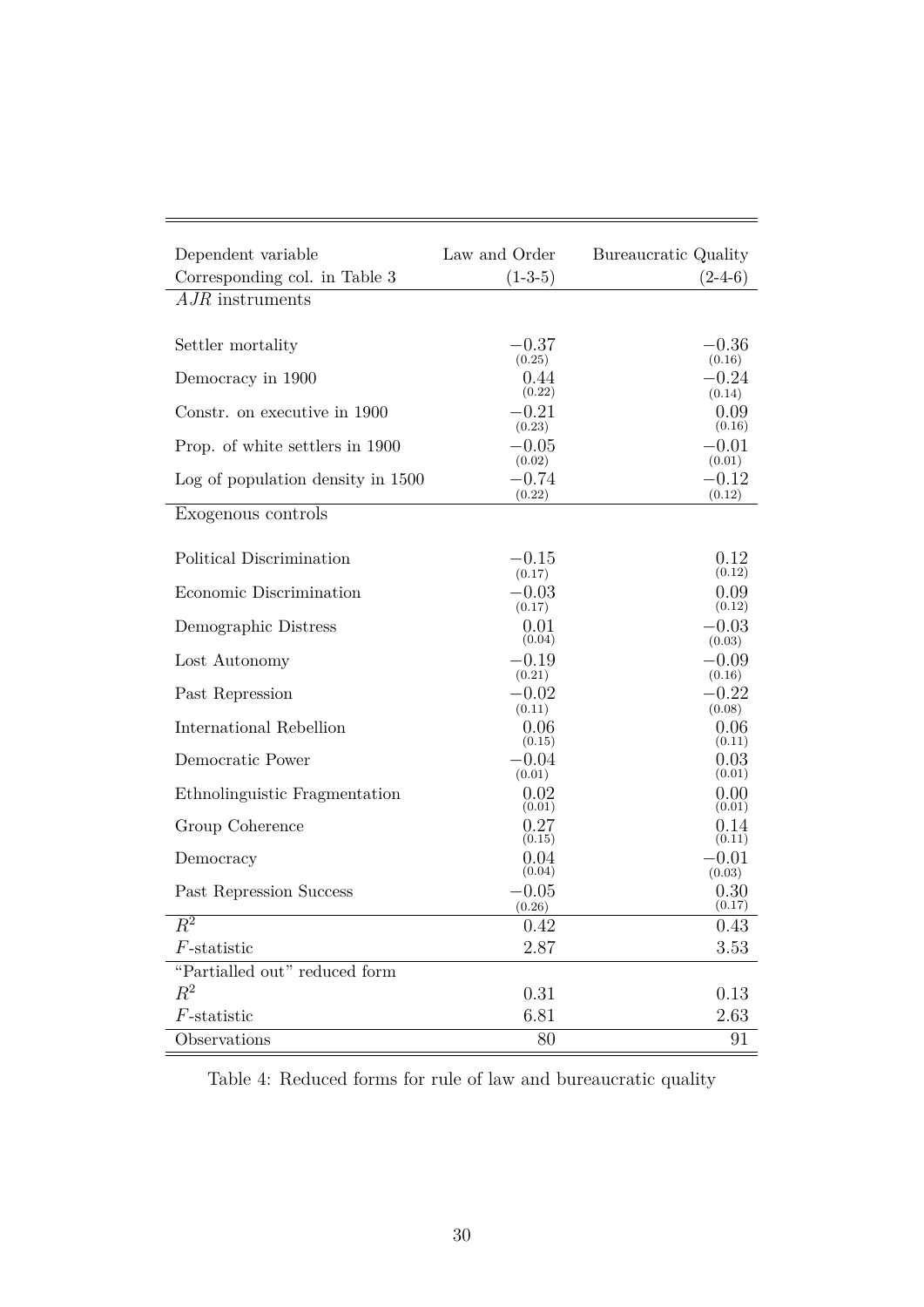| Dependent variable            | Rebellion         |                   |                   |                   |  |  |  |
|-------------------------------|-------------------|-------------------|-------------------|-------------------|--|--|--|
| Estimator                     | <b>OLS</b>        |                   | 2SLS              |                   |  |  |  |
|                               | (1)               | (2)               | (3)               | (4)               |  |  |  |
| Endogeneous                   |                   |                   |                   |                   |  |  |  |
| Grievances                    | 0.03<br>(0.08)    | $-0.23$<br>(0.30) | 0.14<br>(0.21)    | $-0.33$<br>(0.31) |  |  |  |
| Mobilization                  | 0.79<br>(0.19)    | 2.27<br>(0.73)    | 1.20<br>(0.30)    | 1.79<br>(0.52)    |  |  |  |
| Repression                    | 0.93<br>(0.19)    | 1.29<br>(0.80)    | 1.82<br>(0.50)    | 1.91<br>(0.75)    |  |  |  |
| Log of GDP per capita         |                   |                   | $-0.46$<br>(0.64) | 0.66<br>(0.98)    |  |  |  |
| Bureaucratic Quality          |                   |                   |                   | $-3.02$<br>(1.19) |  |  |  |
| Exogenous controls            |                   |                   |                   |                   |  |  |  |
| Democratic Power              | $-0.05$<br>(0.01) | $-0.06$<br>(0.08) | $-0.05$<br>(0.02) | 0.02<br>(0.04)    |  |  |  |
| International Rebellion       | 0.74<br>(0.21)    | 0.27<br>(0.37)    | 0.16<br>(0.25)    | 0.46<br>(0.36)    |  |  |  |
| Ethnolinguistic Fragmentation |                   |                   | $-0.01$<br>(0.02) | 0.01<br>(0.03)    |  |  |  |
| $\overline{R^2}$              | 0.45              |                   |                   |                   |  |  |  |
| $F$ -statistic                | 19.03             | 11.29             | 6.28              | 7.01              |  |  |  |
| Hansen p-value                |                   | 0.06              | 0.37              | 0.96              |  |  |  |
| Observations                  | 120               | 111               | 94                | 91                |  |  |  |

Table 5: Rebellion equation: OLS and 2SLS estimates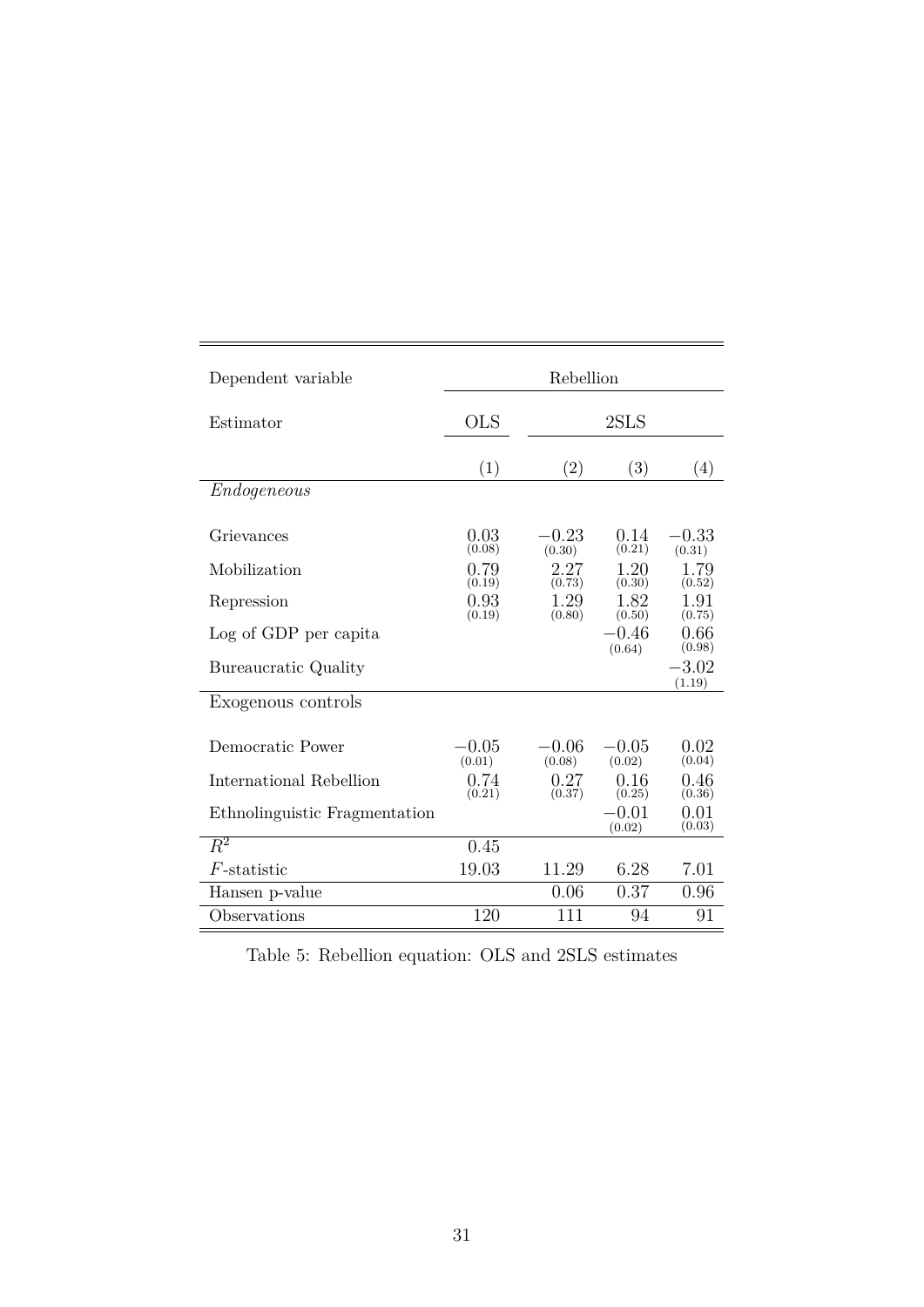| (2)      |                                                                                                  |                                                                                                                                                              |                                                                                                                                                                                 | Mobilization                                                                        |                                                                                                                                                |  |  |
|----------|--------------------------------------------------------------------------------------------------|--------------------------------------------------------------------------------------------------------------------------------------------------------------|---------------------------------------------------------------------------------------------------------------------------------------------------------------------------------|-------------------------------------------------------------------------------------|------------------------------------------------------------------------------------------------------------------------------------------------|--|--|
|          | (3)                                                                                              | (4)                                                                                                                                                          | (2)                                                                                                                                                                             | (3)                                                                                 | (4)                                                                                                                                            |  |  |
|          |                                                                                                  |                                                                                                                                                              |                                                                                                                                                                                 |                                                                                     |                                                                                                                                                |  |  |
|          |                                                                                                  |                                                                                                                                                              | 0.35                                                                                                                                                                            | 0.41                                                                                | 0.41<br>(0.15)                                                                                                                                 |  |  |
| 0.30     | 0.12                                                                                             | $-0.01$                                                                                                                                                      |                                                                                                                                                                                 |                                                                                     |                                                                                                                                                |  |  |
| 0.66     | 0.31                                                                                             | 0.37                                                                                                                                                         |                                                                                                                                                                                 |                                                                                     |                                                                                                                                                |  |  |
| 0.23     | $0.22\,$                                                                                         | 0.26                                                                                                                                                         |                                                                                                                                                                                 |                                                                                     |                                                                                                                                                |  |  |
| 0.42     | 0.66                                                                                             | 0.68                                                                                                                                                         |                                                                                                                                                                                 |                                                                                     |                                                                                                                                                |  |  |
| 0.46     | 0.34                                                                                             | 0.28                                                                                                                                                         |                                                                                                                                                                                 |                                                                                     |                                                                                                                                                |  |  |
|          |                                                                                                  |                                                                                                                                                              |                                                                                                                                                                                 |                                                                                     |                                                                                                                                                |  |  |
| 0.02     | 0.04                                                                                             | 0.04                                                                                                                                                         | 0.00                                                                                                                                                                            | $-0.02\,$                                                                           | $-0.02$                                                                                                                                        |  |  |
| 0.56     | 0.23                                                                                             | 0.30                                                                                                                                                         | 0.46                                                                                                                                                                            | 0.06                                                                                | (0.01)<br>0.11                                                                                                                                 |  |  |
|          | 0.01                                                                                             | 0.02                                                                                                                                                         |                                                                                                                                                                                 | $-0.01$                                                                             | (0.15)<br>0.00                                                                                                                                 |  |  |
|          |                                                                                                  |                                                                                                                                                              | 0.15                                                                                                                                                                            | 0.08                                                                                | (0.01)<br>0.01                                                                                                                                 |  |  |
|          |                                                                                                  |                                                                                                                                                              | 0.08                                                                                                                                                                            | $-0.01$                                                                             | (0.17)<br>$0.05\,$                                                                                                                             |  |  |
| 0.15     | 0.04                                                                                             | 0.03                                                                                                                                                         |                                                                                                                                                                                 |                                                                                     | (0.17)                                                                                                                                         |  |  |
| $-0.34$  | 0.10                                                                                             | 0.04                                                                                                                                                         |                                                                                                                                                                                 |                                                                                     |                                                                                                                                                |  |  |
| 0.19     | 0.10                                                                                             | 0.08                                                                                                                                                         |                                                                                                                                                                                 |                                                                                     |                                                                                                                                                |  |  |
|          |                                                                                                  |                                                                                                                                                              | 0.09                                                                                                                                                                            | 0.10                                                                                | 0.11                                                                                                                                           |  |  |
|          |                                                                                                  |                                                                                                                                                              | $-0.26$                                                                                                                                                                         | $-0.03$                                                                             | (0.05)<br>$-0.01$                                                                                                                              |  |  |
|          |                                                                                                  |                                                                                                                                                              | $0.30\,$                                                                                                                                                                        | 0.36                                                                                | (0.22)<br>0.34                                                                                                                                 |  |  |
|          | $-0.54$                                                                                          | $-0.51\,$                                                                                                                                                    |                                                                                                                                                                                 | $-1.23\,$                                                                           | (0.11)<br>$-1.21$                                                                                                                              |  |  |
|          | 0.17                                                                                             | 0.17                                                                                                                                                         |                                                                                                                                                                                 | 0.06                                                                                | (0.22)<br>0.07                                                                                                                                 |  |  |
|          | $-0.23$                                                                                          | $-0.18\,$                                                                                                                                                    |                                                                                                                                                                                 | $-0.33\,$                                                                           | (0.20)<br>$-0.32$                                                                                                                              |  |  |
|          | $0.10\,$                                                                                         | 0.10                                                                                                                                                         |                                                                                                                                                                                 | $-0.04$                                                                             | (0.23)<br>$-0.03$                                                                                                                              |  |  |
|          | 0.86                                                                                             | 0.80                                                                                                                                                         |                                                                                                                                                                                 | $-0.03$                                                                             | (0.02)<br>$-0.04$                                                                                                                              |  |  |
| 0.35     | 0.37                                                                                             | 0.38                                                                                                                                                         | 0.32                                                                                                                                                                            | 0.55                                                                                | (0.16)<br>0.57                                                                                                                                 |  |  |
| 5.32     | 2.89                                                                                             | 2.84                                                                                                                                                         | 4.69                                                                                                                                                                            | 5.93                                                                                | 6.18                                                                                                                                           |  |  |
|          |                                                                                                  |                                                                                                                                                              |                                                                                                                                                                                 |                                                                                     |                                                                                                                                                |  |  |
| $0.19\,$ | 0.13                                                                                             | 0.13                                                                                                                                                         | 0.05                                                                                                                                                                            | 0.09                                                                                | 0.09                                                                                                                                           |  |  |
| 6.22     | 2.54                                                                                             | 2.56                                                                                                                                                         | 5.20                                                                                                                                                                            | 8.89                                                                                | 8.83<br>91                                                                                                                                     |  |  |
|          | (0.36)<br>(0.34)<br>(0.10)<br>(0.48)<br>(0.23)<br>(0.03)<br>(0.26)<br>(0.09)<br>(0.44)<br>(0.34) | (0.39)<br>(0.39)<br>(0.11)<br>(0.55)<br>(0.26)<br>(0.04)<br>(0.36)<br>(0.02)<br>(0.11)<br>(0.57)<br>(0.37)<br>(0.54)<br>(0.49)<br>(0.56)<br>(0.05)<br>(0.39) | (0.41)<br>(0.41)<br>(0.12)<br>(0.55)<br>(0.27)<br>(0.04)<br>(0.37)<br>(0.02)<br>(0.11)<br>(0.60)<br>(0.37)<br>(0.54)<br>(0.49)<br>(0.57)<br>(0.05)<br>(0.40)<br>111<br>94<br>91 | (0.16)<br>(0.01)<br>(0.12)<br>(0.17)<br>(0.16)<br>(0.05)<br>(0.22)<br>(0.11)<br>111 | (0.15)<br>(0.01)<br>(0.15)<br>(0.01)<br>(0.16)<br>(0.16)<br>(0.05)<br>(0.22)<br>(0.11)<br>(0.22)<br>(0.20)<br>(0.23)<br>(0.02)<br>(0.16)<br>94 |  |  |

Table 6: Reduced forms for grievances and mobilization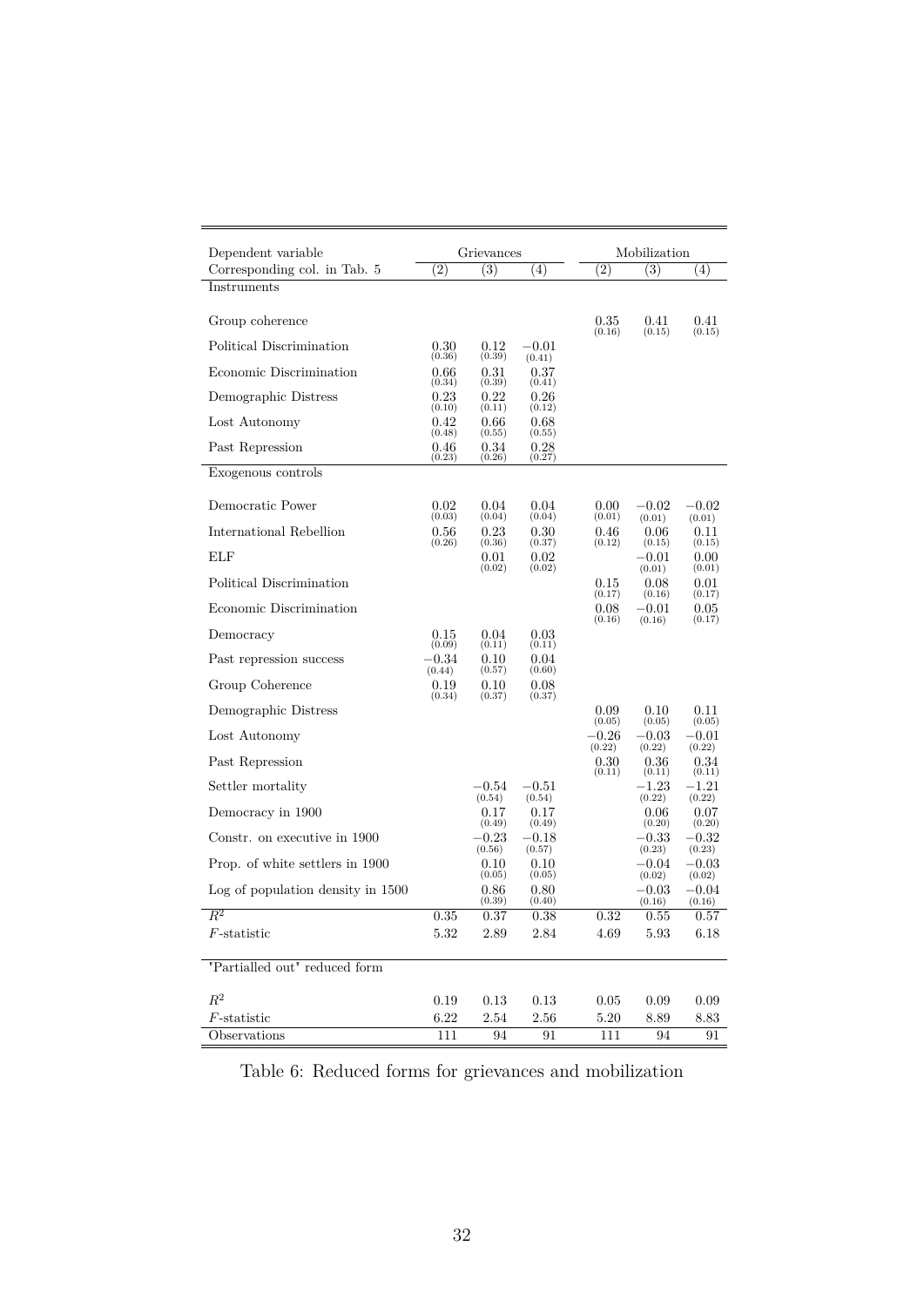| Dependent variable                     |                          | GDP per capita                |                               | Repression                  |                             |
|----------------------------------------|--------------------------|-------------------------------|-------------------------------|-----------------------------|-----------------------------|
| Corresponding col. in Tab. 5           | (3)                      | (4)                           | (2)                           | (3)                         | (4)                         |
| Instruments                            |                          |                               |                               |                             |                             |
| Democracy                              |                          |                               | $-0.02\,$<br>(0.04)           | $-0.01$<br>(0.05)           | $-0.01\,$<br>(0.05)         |
| Past Repression Success                |                          |                               | 0.29<br>(0.19)                | 0.24<br>(0.27)              | 0.06<br>(0.27)              |
| Settler mortality                      | $^{\rm -0.31}$<br>(0.07) | $-0.32\,$<br>(0.07)           |                               |                             |                             |
| Democracy in 1900                      | $0.13\,$<br>(0.07)       | 0.12<br>(0.07)                |                               |                             |                             |
| Constr. on executive in 1900           | $-0.35\,$<br>(0.08)      | $-0.35\,$<br>(0.08)           |                               |                             |                             |
| Prop. of white settlers in 1900        | 0.03<br>(0.01)           | 0.03<br>(0.01)                |                               |                             |                             |
| Log of population density in 1500      | $-0.20$<br>(0.05)        | $-0.20$<br>(0.05)             |                               |                             |                             |
| Exogenous controls                     |                          |                               |                               |                             |                             |
| Democratic Power                       | 0.03                     | 0.03                          | 0.01                          | 0.01                        | 0.01                        |
| International Rebellion                | (0.01)<br>$-0.08$        | (0.01)<br>$-0.10$             | (0.01)<br>$-0.17$             | (0.02)<br>$-0.30\,$         | (0.02)<br>$-0.24\,$         |
| Group Coherence                        | (0.05)<br>$-0.05\,$      | (0.05)<br>$-0.05\,$           | (0.11)<br>0.20                | (0.17)<br>0.17              | (0.17)<br>0.17              |
| Past Repression                        | (0.05)<br>$-0.07\,$      | (0.05)<br>$-0.06\hphantom{0}$ | (0.14)<br>$-0.12\,$           | (0.17)<br>$-0.08$           | (0.17)<br>$-0.06$           |
| Political Discrimination               | (0.03)<br>$-0.08$        | (0.03)<br>$-0.05\,$           | (0.10)<br>$-0.12\,$           | (0.12)<br>$-0.12$           | (0.12)<br>$-0.14$           |
| Economic Discrimination                | (0.05)<br>0.05<br>(0.05) | (0.05)<br>0.02<br>(0.06)      | (0.15)<br>$-0.12\,$<br>(0.15) | (0.18)<br>$-0.19$<br>(0.18) | (0.18)<br>$-0.12$<br>(0.19) |
| Demographic Distress                   | $-0.01$<br>(0.02)        | $-0.01\,$<br>(0.01)           | 0.10<br>(0.04)                | 0.13<br>(0.05)              | 0.13<br>(0.05)              |
| Lost Autonomy                          | 0.02<br>(0.08)           | 0.01<br>(0.07)                | 0.31<br>(0.20)                | 0.43<br>(0.25)              | 0.46<br>(0.25)              |
| Past Repression Success                | 0.09<br>(0.08)           | 0.13<br>(0.08)                |                               |                             |                             |
| Democracy                              | $-0.05$<br>(0.01)        | $-0.05\,$<br>(0.01)           |                               |                             |                             |
| ELF                                    | $-0.02$<br>(0.01)        | $-0.02$<br>(0.01)             |                               | 0.01<br>(0.01)              | 0.01<br>(0.01)              |
| Settler mortality                      |                          |                               |                               | 0.07<br>(0.25)              | 0.09<br>(0.24)              |
| Democracy in 1900                      |                          |                               |                               | $-0.16\,$<br>(0.23)         | $-0.12\,$<br>(0.22)         |
| Constr. on executive in 1900           |                          |                               |                               | 0.16<br>(0.26)              | 0.11<br>(0.26)              |
| Prop. of white settlers in 1900        |                          |                               |                               | 0.01<br>(0.02)              | 0.01<br>(0.02)              |
| Log of population density in 1500      |                          |                               |                               | 0.17<br>(0.18)              | 0.21<br>(0.18)              |
| $R^2$                                  | 0.84                     | 0.85                          | 0.14                          | 0.17                        | 0.18                        |
| $F$ -statistic                         | 25.10                    | 26.69                         | 1.57                          | 1.01                        | 1.01                        |
| "Partialled out" reduced form<br>$R^2$ |                          |                               |                               |                             |                             |
| $F$ -statistic                         | 0.61<br>27.68            | 0.62<br>28.07                 | 0.02<br>1.40                  | 0.01<br>0.51                | 0.00<br>0.08                |
| Observations                           | 94                       | 91                            | 111                           | 94                          | 91                          |

Table 7: Reduced forms for bureaucratic quality and GDP per capita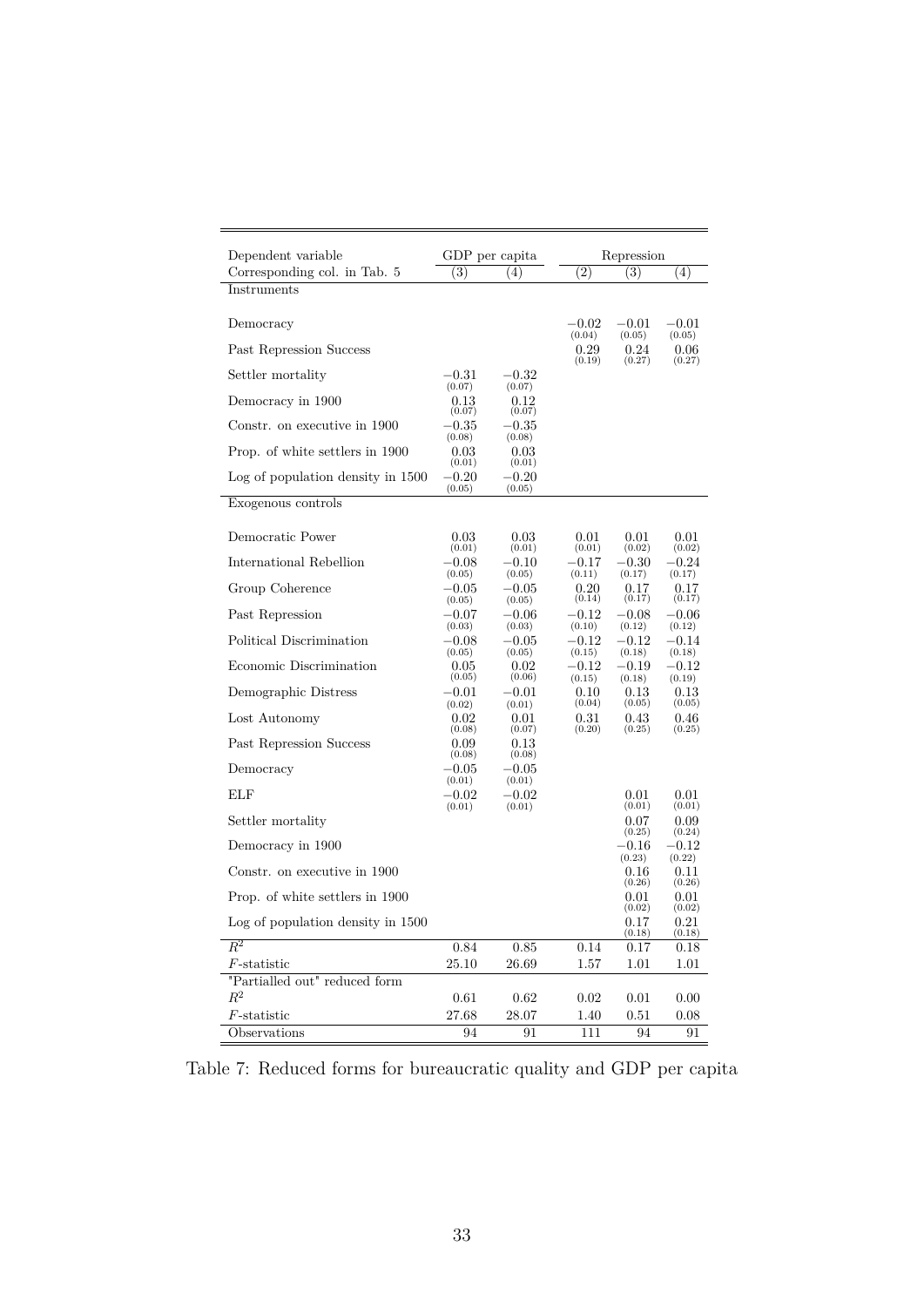| Dependent variable            | Mobilization      |                   |                   |                   |  |  |  |
|-------------------------------|-------------------|-------------------|-------------------|-------------------|--|--|--|
| Estimator                     | <b>OLS</b>        |                   | 2SLS              |                   |  |  |  |
|                               | (1)               | (2)               | (3)               | (4)               |  |  |  |
| Endogeneous                   |                   |                   |                   |                   |  |  |  |
| Grievances                    | 0.17<br>(0.04)    | 0.34<br>(0.06)    | 0.47<br>(0.11)    | 0.48<br>(0.11)    |  |  |  |
| Repression                    | $-0.05$<br>(0.08) | $-0.15$<br>(0.50) | $-0.94$<br>(0.60) | $-0.77$<br>(0.58) |  |  |  |
| Log of GDP per capita         |                   |                   | $-0.17$<br>(0.28) | $-0.55$<br>(0.27) |  |  |  |
| Bureaucratic Quality          |                   |                   |                   | 0.70<br>(0.37)    |  |  |  |
| Exogenous controls            |                   |                   |                   |                   |  |  |  |
| Group coherence               | 0.21<br>(0.15)    | 0.28<br>(0.19)    | 0.52<br>(0.22)    | 0.42<br>(0.26)    |  |  |  |
| Ethnolinguistic Fragmentation |                   |                   | 0.01<br>(0.01)    | 0.00<br>(0.01)    |  |  |  |
| $R^2$                         | 0.13              |                   |                   |                   |  |  |  |
| $F$ -statistic                | 6.68              | 10.47             | 5.95              | 4.25              |  |  |  |
| Hansen p-value                |                   | 0.27              | 0.38              | 0.19              |  |  |  |
| Observations                  | 120               | 111               | 94                | 91                |  |  |  |

L

Table 8: Mobilization equation: OLS and 2SLS estimates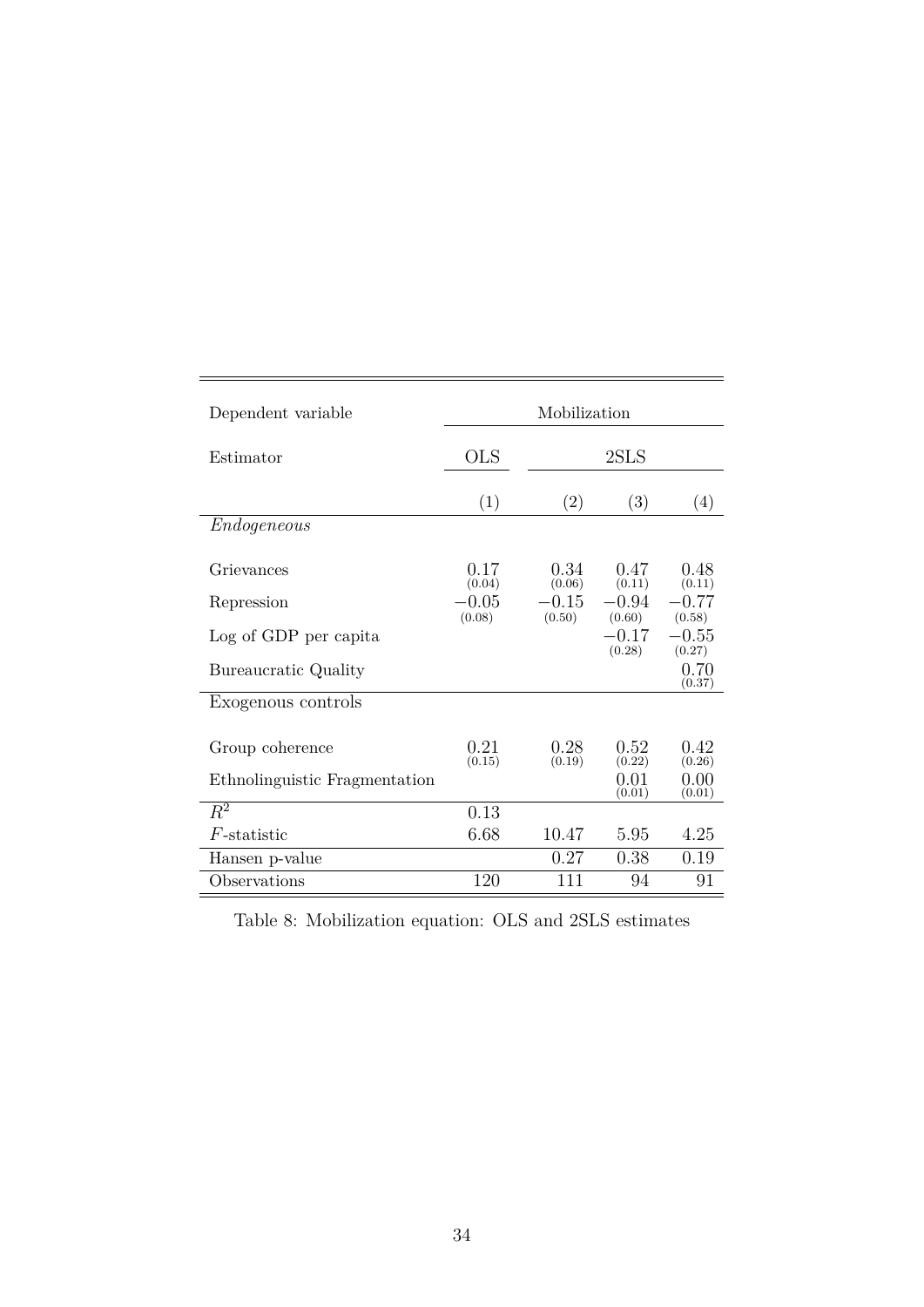| Dependent variable                            | Grievances      |                   |                                                |  |  |  |
|-----------------------------------------------|-----------------|-------------------|------------------------------------------------|--|--|--|
| Estimator                                     | <b>OLS</b>      |                   | 2SLS                                           |  |  |  |
|                                               | (1)             | (2)               | (3)                                            |  |  |  |
| Endogenous                                    |                 |                   | Log GDP                                        |  |  |  |
| Log of GDP per capita<br>Bureaucratic Quality |                 | 0.61<br>(0.58)    | per capita<br>0.30<br>(0.92)<br>0.76<br>(1.01) |  |  |  |
| <i>Exogenous controls</i>                     |                 |                   |                                                |  |  |  |
| Political Discrimination                      | -0.29<br>(0.30) | $-0.29$<br>(0.36) | $-0.43$<br>(0.40)                              |  |  |  |
| Economic Discrimination                       | 0.86<br>(0.32)  | 0.48<br>(0.42)    | 0.43<br>(0.50)                                 |  |  |  |
| Lost Autonomy                                 | 0.68<br>(0.42)  | 0.72<br>(0.37)    | 0.77<br>(0.40)                                 |  |  |  |
| Demographic Distress                          | 0.33<br>(0.10)  | 0.36<br>(0.11)    | 0.40<br>(0.11)                                 |  |  |  |
| Past Repression                               | 0.36<br>(0.19)  | 0.36<br>(0.18)    | 0.40<br>(0.27)                                 |  |  |  |
| Ethnolinguistic Fragmentation                 |                 | 0.01<br>(0.02)    | 0.01<br>(0.02)                                 |  |  |  |
| $R^2$                                         | 0.27            |                   |                                                |  |  |  |
| $F$ -statistic                                | 8.46            | 3.14              | 3.13                                           |  |  |  |
| Hansen p-value                                |                 | 0.03              | 0.01                                           |  |  |  |
| Observations                                  | 120             | 94                | 91                                             |  |  |  |

Table 9: Grievances equation: OLS and 2SLS estimates